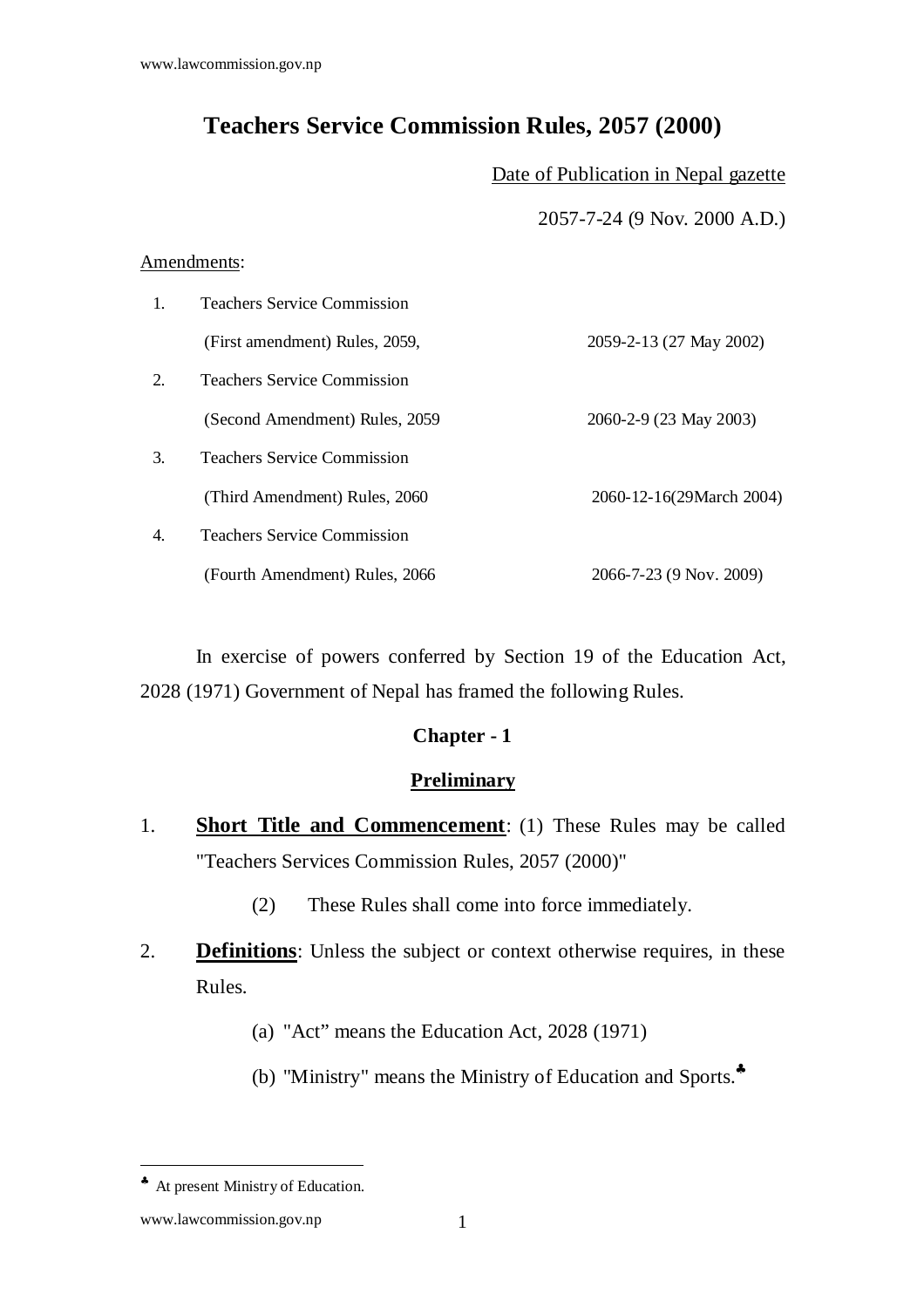#### **Chapter - 2**

# **Provisions relating to meetings, functions, duties and powers of the Commission**

3. **Procedures Relating to meetings of the Commission:** (1) Meetings of the Commission may be held as deem be necessary.

 (2) Meetings of the Commission shall be held at the venue, date and time prescribed by the Chairperson.

 (3) The Chairperson shall preside over meetings of the Commission and in his absence the member selected by the members present at the meeting from amongst themselves shall preside over the meeting.

 (4) In case more than fifty percent of the total members of the Commission are present, it shall be deemed to have constituted the quorum.

 (5) Majority opinion in meetings of the Commission shall prevail and in case of equal division of votes, the person presiding over the meeting shall exercise the casting vote.

 (6) Decision of meetings of the commission shall be certified by the person presiding over the meeting.

 (7) Other procedures relating to meetings of the Commission shall be as determined by the Commission itself.

- 4. **Functions, duties and powers of the Commission:** Functions, duties and powers of the Commission shall be as follows: -
	- (a) To make recommendation for permanent appointment and promotion of teachers,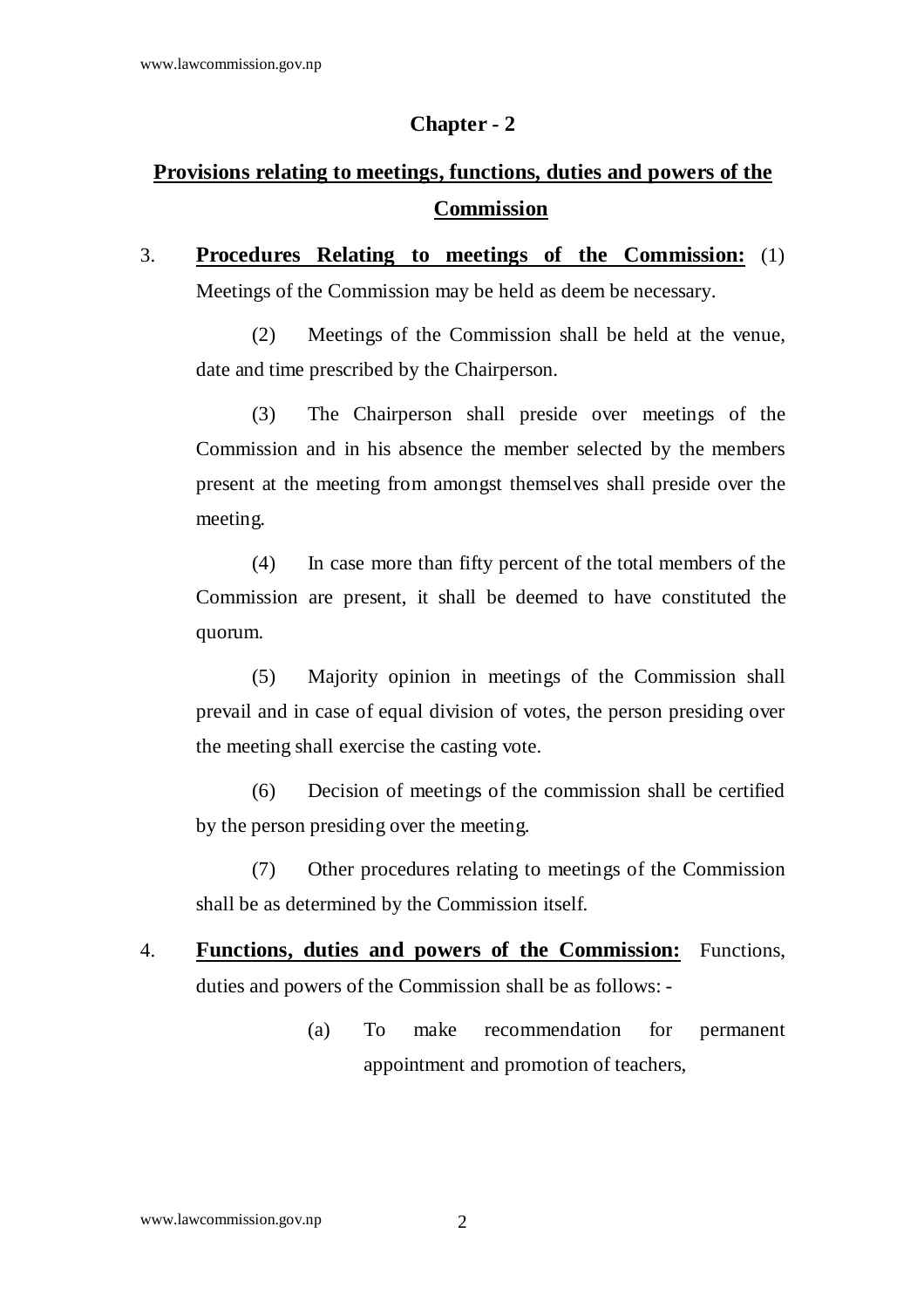- $*(a1)$  To issue teaching license to persons willing to teach at schools,
- $*(a2)$  To determine curriculum of examination to be held for teaching license and to carry out functions relating to examinations.
- (b) To make recommendation to the Ministry on matters relating to terms and conditions and facilities of the service of the teachers .
- (c) To determine curriculum of examinations to be held for appointment and promotion of teachers and to carryout others functions relating to examination, and
- (d) To conduct supervision and inquiry on matters relating to the functions to be carried out by the Commission under the Act or these Rules as deem necessary.
- 5. **To be made available**: The Concerned body shall make available to the Commission entire documents relating to teachers appointment and promotion prepared prior to the formation of the Commission.
- 6. **Remaining acts to be completed**: The commission shall complete the acts remaining to be completed with regard to appointment and promotion of teachers prior to the formation of the Commission subject to the Act and the Education Rules, 2059.

 $*$  Inserted by First Amendment.

www.lawcommission.gov.np 3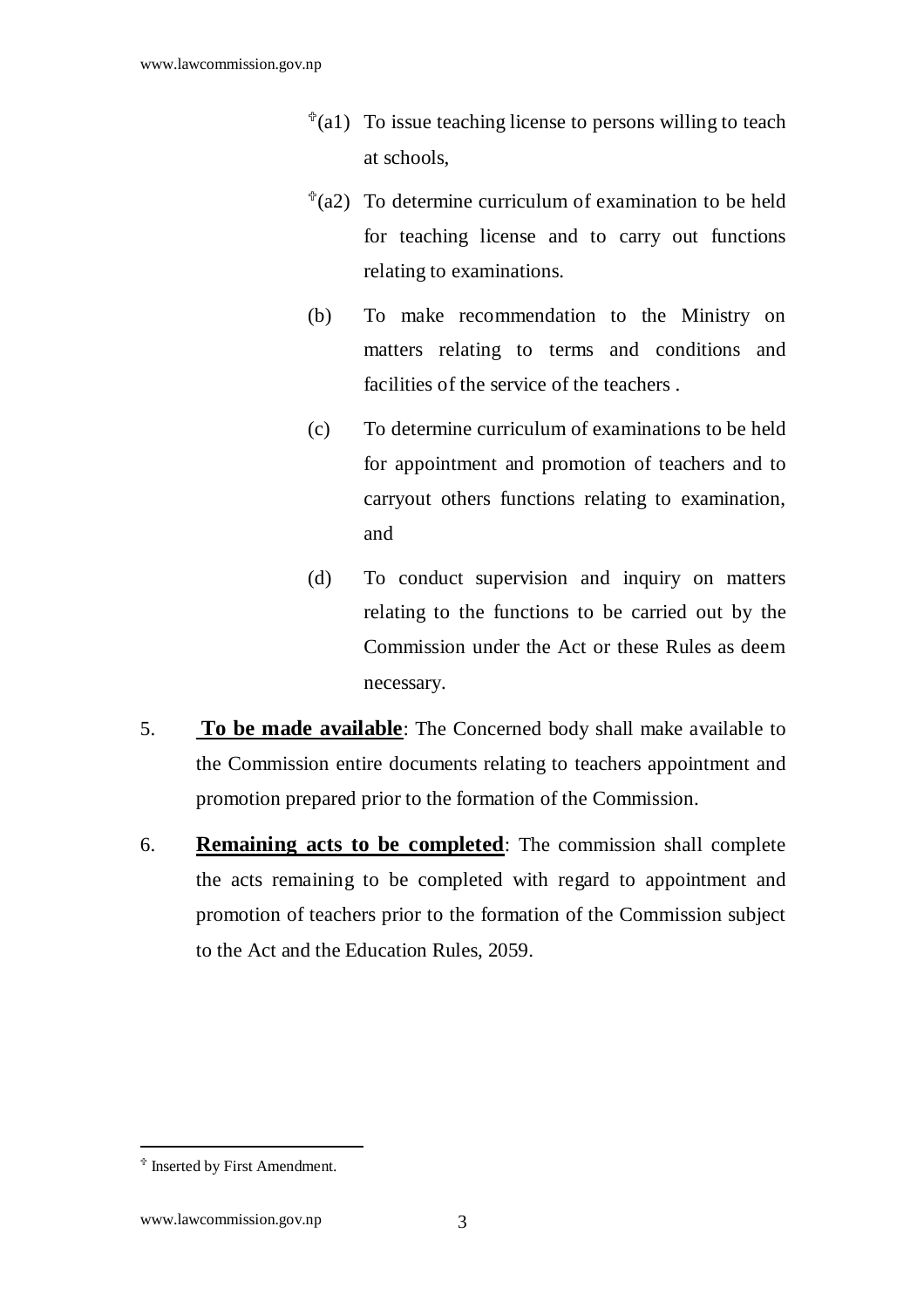#### **Chapter - 3**

# •**Provisions Relating to Teaching license and Recommendations for appointment of Teachers**

**6A. Provisions Relating to Teaching license**: (1) The Commission shall, for the purpose of giving teaching license, conduct  $*$ ........... written examinations. Such examinations shall be separately held for the teachers belonging to primary, lower secondary and secondary levels.

 (2) The Commission shall for the purpose of written examinations to be held pursuant to Sub-Rule (1), publicize public notice stating the time limit, application fee, place to submit application, date and time of holding examinations and examination center.

 (3) Persons willing to be included in examination to be held as referred to in Sub-Rule (2) shall submit application at the place prescribed in the notice.

 (4) The Commission shall make available admission card to the applicant to be included in the examination if it is found upon an inquiry that the application submitted pursuant to Sub-Rule (3) is found to be duly submitted.

 (5) The full marks and pass marks of the written examinations to be held pursuant to Sub-Rule (1) shall be one hundred and forty respectively.

 (6) The Commission shall make available permanent teaching license as in the format referred to in schedule -2 to the person successful in examinations held pursuant to Sub-Rule (1).

 (7) Other provisions relating to examinations to be held pursuant to Sub-Rule (1) shall be as prescribed by the Commission.

<sup>•</sup> Amended by First Amendment.

 $*$  Inserted by First Amendment.

<sup>-</sup> Repealed by Second Amendment.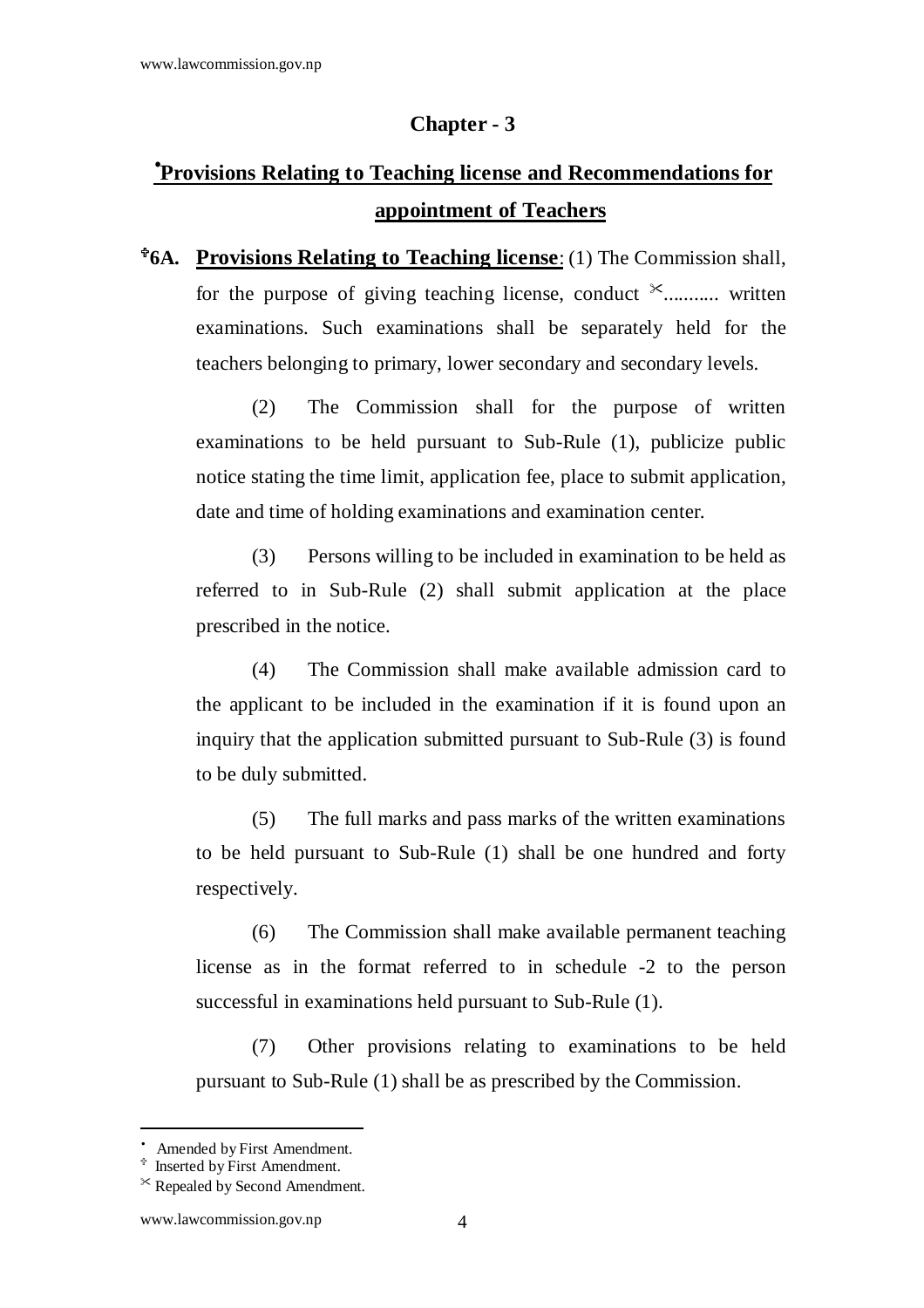(8) The Commission shall ask for details of teachers from District Education office and make available temporary teaching license in the format referred to in schedule -2 to teachers engaged in schools.

- **6B. Provisions Relating to Teaching License to be made available to teachers engaged in service:** (1) Notwithstanding anything contained in Rule 6A., the Commission shall make available permanent teaching license in the format prescribed in Schedule-2 to  $\rightarrow$ Headmasters of secondary and lower secondary schools, amongst the following teachers, based class observation or the like applied examinations caused to be conducted by the District Education officer and to other of the following teachers upon class observation or the similar applied examinations caused to be conducted by the District Education Officer or any officer designated by him/her.
	- (a) Permanent teacher engaged in service at the time of commencement of these Rules.
	- (b) Teacher who is successful in examinations for the post of a permanent teacher prior to commencement of these Rules and going to be appointed after the commencement of these Rules.

Explanation:  $*$ ..........

 $*(2)$  …………

- $*(3)$  …………
- **6C**. **Special Provision Relating to Teaching license:** Notwithstanding anything contained elsewhere in these Rules, the Commission may issue temporary teaching license as per the format of Schedule- 2 to those

 $*$  Inserted by First Amendment.

 $\rightarrow$  Amended by Second Amendment.

<sup>-</sup> Repealed by Second Amendment.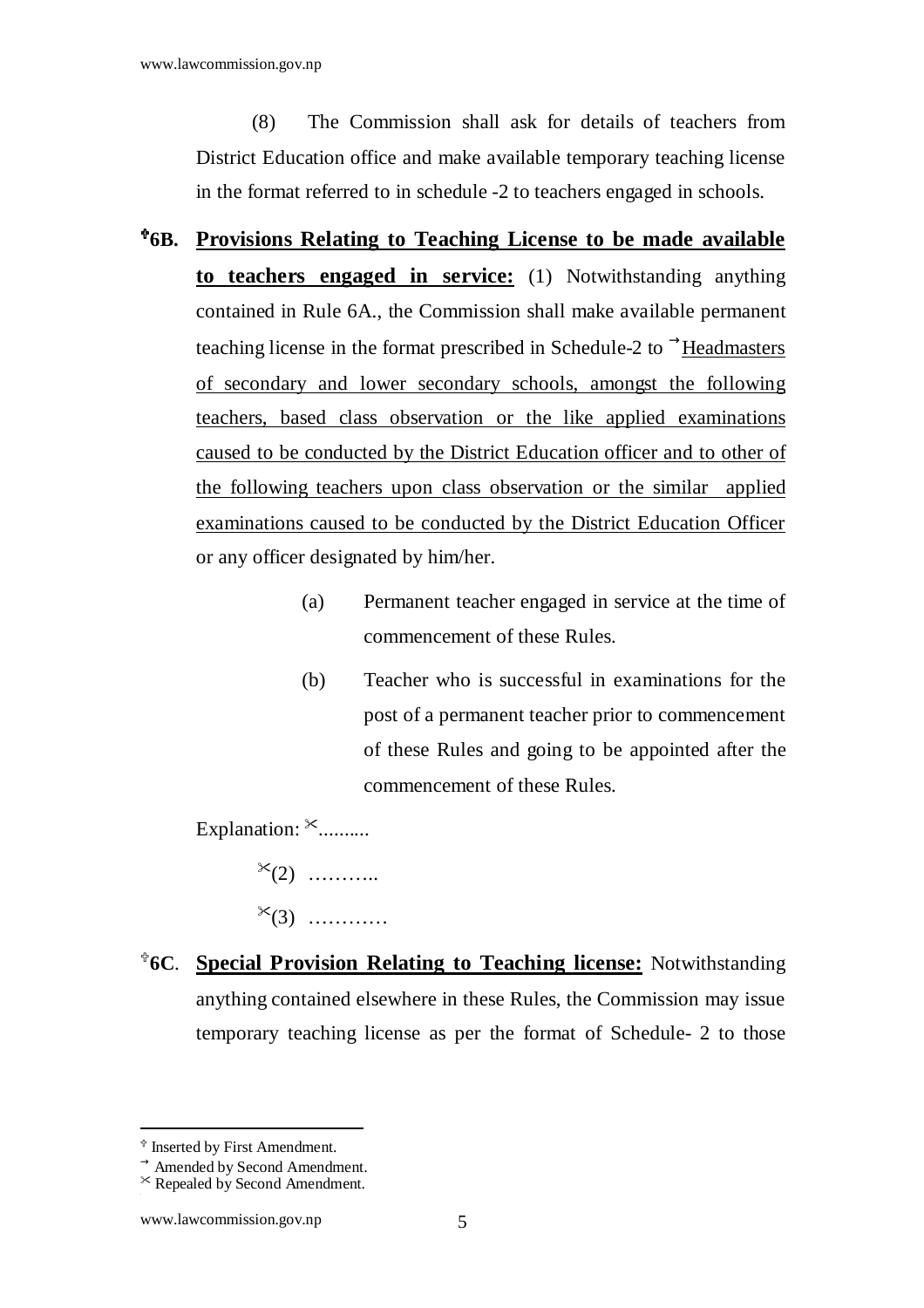persons whose  $\rightarrow$  interview is already held for the purpose of making temporary appointment of persons not having been trained pursuant to Rule 9, if they are successful in the interview.

 $\rightarrow$ Provided that, such teaching license shall be invalid upon publication of results of examination held by the Commission for the first time for permanent teaching license.

#### <sup>≠</sup>**6D. Ineligibility for Being a Candidate for Teaching License:**

(1) The following persons shall not be eligible for being a candidate in the examination to be conducted for teaching license:-

- (a) Non-Nepali cit izen,
- $(b)$  Not attained the age of 18 years,
- (c) Havin g unsound mind,
- (d) Convicted of a criminal offence of moral turpitude from a court,
- (e) Dismissed from service having been rendered disqualified for go vern ment service or teachers service in the future,
- (f) Having no educational qualification acquired pursuant to Rule 9,
- (g) Having no training acquired pursuant to Rule 9.

 $(2)$  Notwithstanding anything contained in Clauses  $(a)$ and  $(g)$  of Sub-Rule  $(1)$ , the following persons may become candidates in the first examination to be conducted for teaching license after the commencement of this Sub-Rule:-

 $\rightarrow$  Amended by Second Amendment.

<sup>≠</sup> Amended by Third Amendment.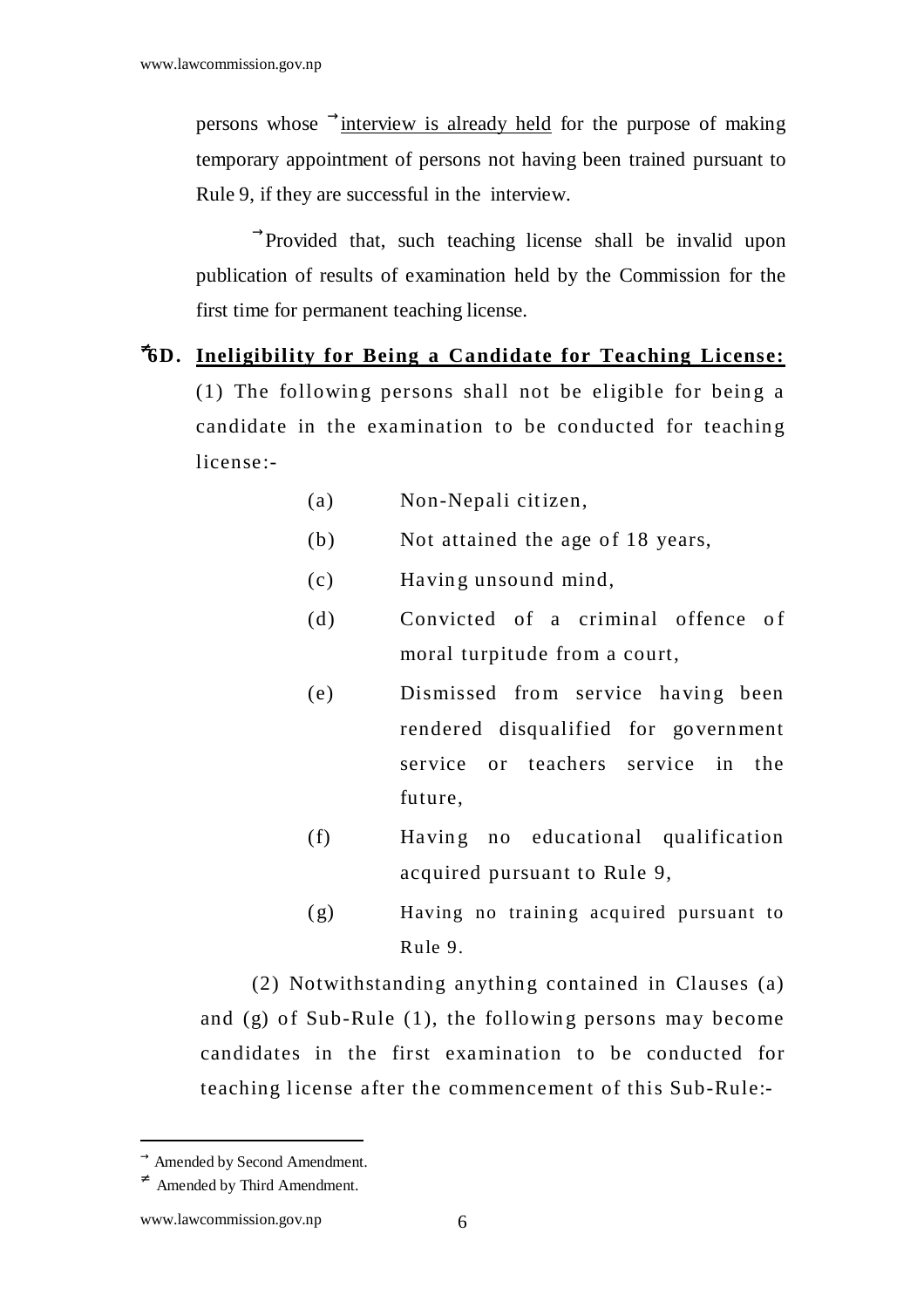- (a) Non-Nepali citizen getting appointed to the post of teacher prior to the  $1<sup>st</sup>$  of Baisakh, 2047 (April 14, 1990), and continuously en gaged in the service till the commencement of this Rule.
- (b) Persons displaced from posts of temporary teachers while fulfilling posts of teachers permanently as per the advertisement published in 2052 B.S. (1995/96).
- (c) Person acting as a temporary teacher for at least a period of one year at the time of commencement of this Rule.

 $\sqrt[6]{(3)}$  Notwithstanding anything in Clause (g) of Sub-rule (1), 1 teacher, who has received appointment letter before *Mangsir 5, 2063* and serving continuously till the date, shall be eligible to be a candidate for the first examination to be conducted for the teaching license after the commencement of this sub rule.

Provided that, the teaching license so received shall be *ipso facto* void in a case such a teacher does not take training within three years of the commencement of this sub-section.

- **6E**. **Teaching license to be deemed to have taken**: The person having obtained teaching license of upper level shall be deemed to have taken teaching license under these Rules for being a candidate in post of teacher of lower rank.
- 7. **Medium of vacancy fulfillment:** Vacant posts of third class of primary, lower secondary and secondary school teachers shall be fulfilled through the medium of open competitive examination and

<sup>◊</sup> Inserted by Forth Amendment.

 $*$  Inserted by First Amendment.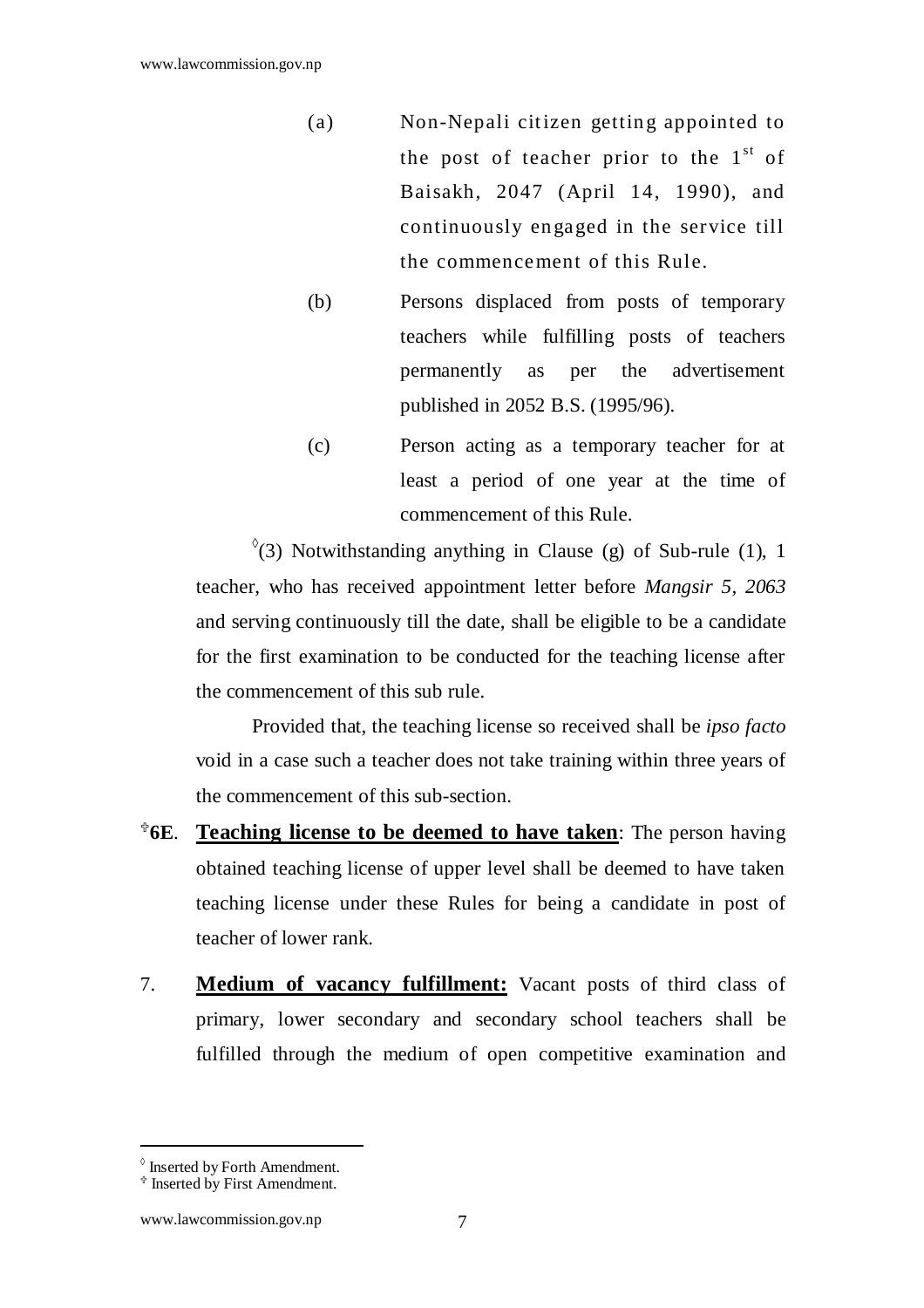vacant posts of second and first class shall be fulfilled through the medium of promotion.

- 8. **Details to be made available**: Each District Education office shall forward details of approved vacant posts in public schools within the district to the Commission each six months. While forwarding details in such a manner, the District Education Officer shall clarify as to the post/level and school having of the vacant posts.
- 9. **Provisions Relating to Qualification and Training**: (1) In order for being a candidate in the examinations to be held for teaching license or post of teacher, the following academic qualification and training shall be essential : –
	- (a) For primary school teacher, secondary education or the equivalent examination must have been passed and at least 10 months training on education or equivalent training must have been acquired or Education subject of 400 full marks must have been and passed opted in secondary education .
	- (b) For lower secondary school teachers, proficiency certificate level or equivalent in the concerned subject must have been passed and at least 10 months training on Education must have been acquired.
	- (c) For the teachers of secondary school, Bachelors level in the concerned subject or equivalent examination must have been passed and at least 10 months training in Education must have been acquired.

 $*$  Inserted by First Amendment.

www.lawcommission.gov.np 8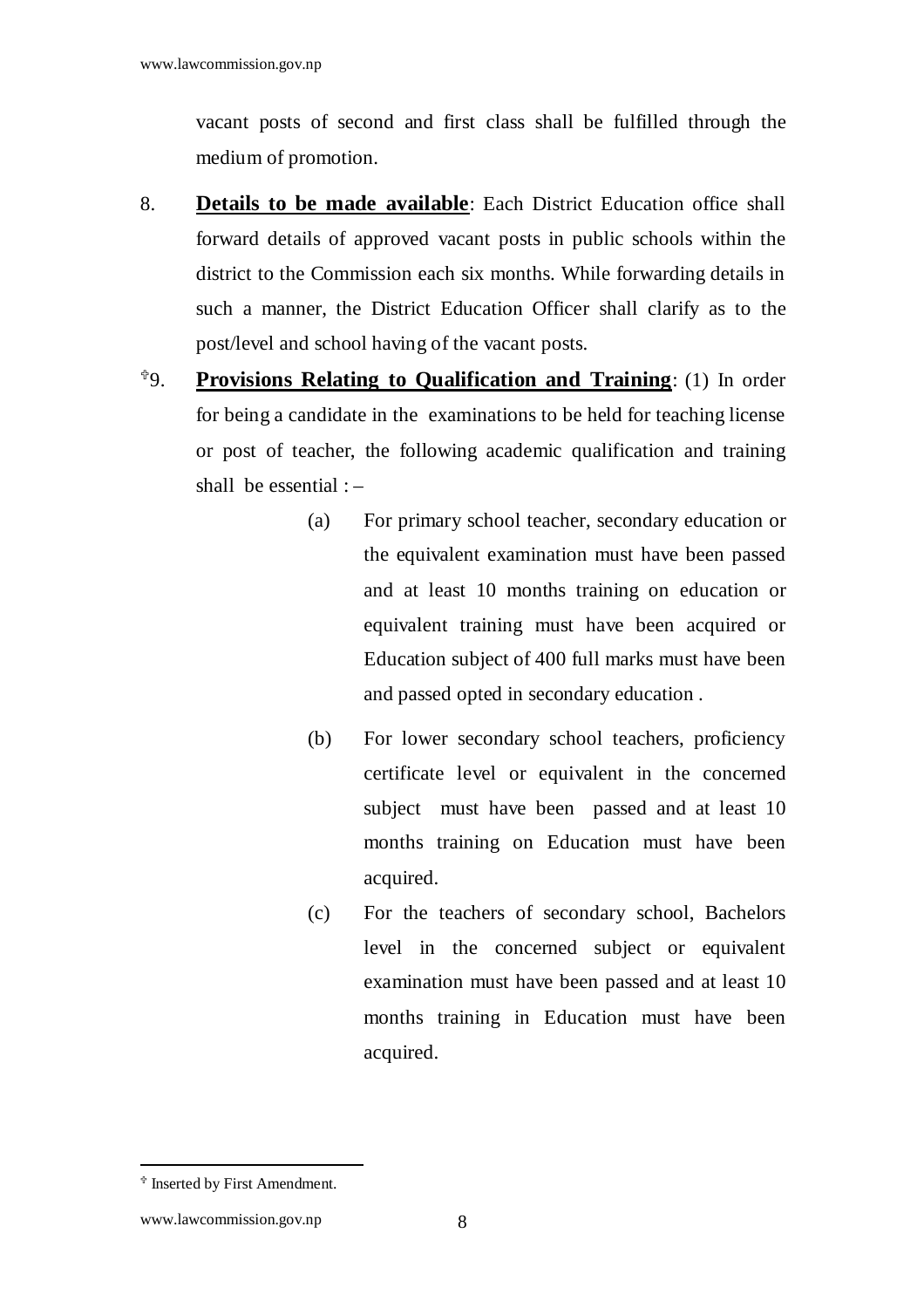$\overline{f}(2)$ Notwithstanding anything contained in Sub-Rule (1), the women or incapacitated persons not having acquired training according to that Sub-Rule may become candidate for the first examination to be held after the commencement of this Sub-Rule for teaching license or for the post of a teacher.

(3) Notwithstanding any thing contained in Sub-Rule (1), if a person has acquired the qualification referred to in the same Sub-Rule in education, it shall be deemed to have acquired training for the purpose of this Rule.

 (4) In case a teacher of lower level school has obtained training of superior level, it shall be deemed to have obtained training for the purpose of this Rule.

- 10. **Disqualifications for Being candidate**: The following persons shall not be deemed to have been qualified for being a candidate for the post of a teacher: -
	- (a) Non Nepali citizen,
	- (b) Not attained the age of 18 years,
	- (c) Above the age of 40 years,
	- (d) Having unsound mind,
	- (e) Convicted of an offence of moral turpitude by a court,
	- (f) Dismissed from service having been rendered disqualified for government service or service of teacher in the future,
	- (f1) Not obtained the Teaching license,
	- (g) Not acquired training referred to in Rule 9.

 Provided that in the following circumstances, Sub-Rule (c) of and (g) shall not be deemed to have hindered from being a candidate: -

 $\neq$  Amended by Third Amendment.

www.lawcommission.gov.np 9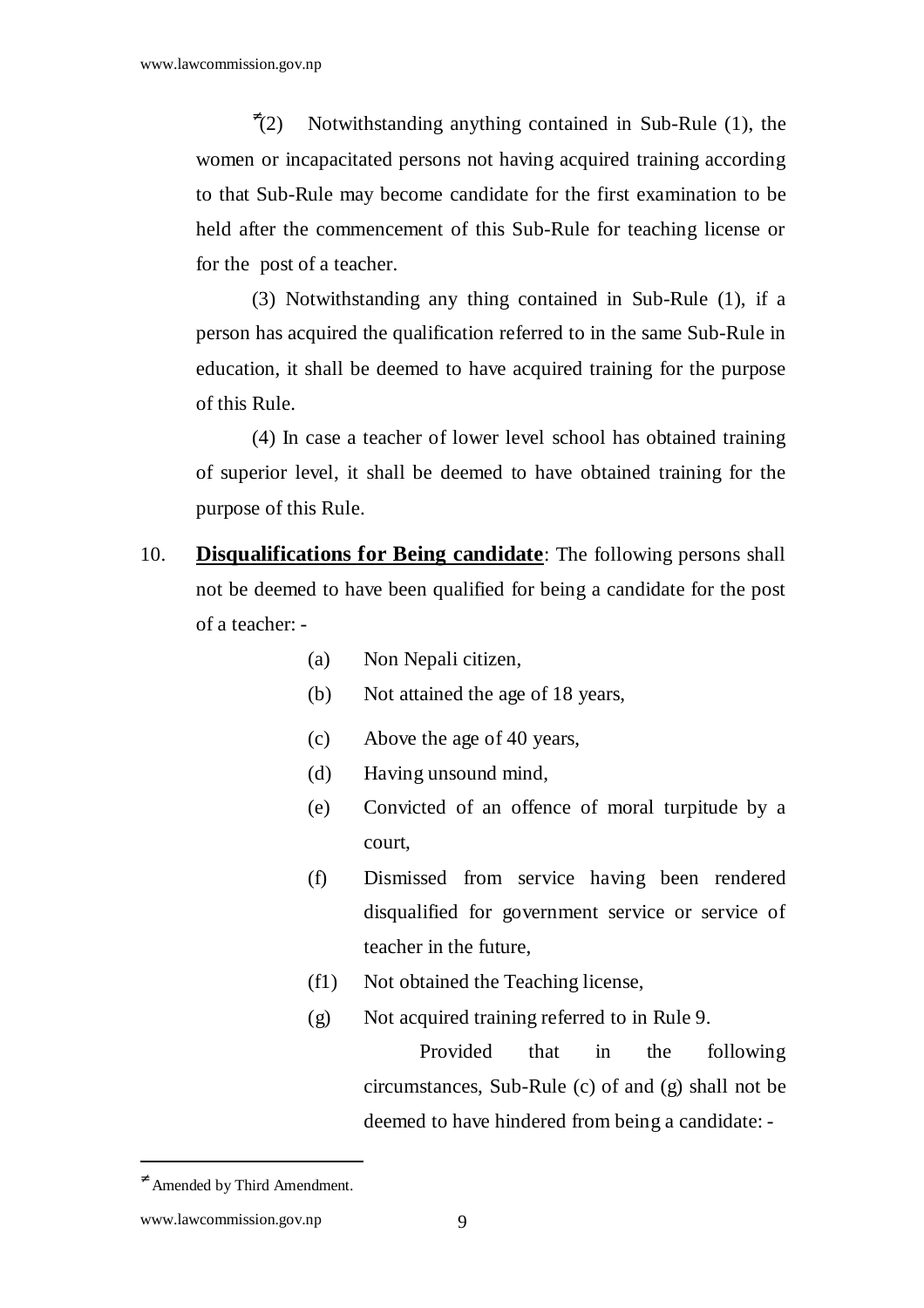- $\overline{f}(1)$ For a person being engaged as temporary teacher for at least a period of one year at the time of commencement of this sub-clause or the person displaced from the post of temporary teacher while fulfilling posts of teachers permanently as per the advertisement published in 2052 B.S., to become candidate in examination under the first advertisement after the commencement of this Subclause.
- (2) To be a candidate to the teacher who is working as a permanent teacher.
- $(3)$   $\mathbb{R}$ ...........

11. **Curriculum, Experiment (Examination) system and Evaluation process:** (1) The curriculum, experiment (Examination) system and evaluation process of examinations to be conducted by the Commission shall be as prescribed by the Commission

 (2) For the purpose of Sub-Rule (1), the Commission may form committees comprising of experts.

 (3) In case the Commission makes any alteration in the prescribed curriculum the notice thereof shall be published prior to three months of the date of the examination.

12. **Advertisement to be published for competition**: (1) In order to fulfill the vacant posts of teachers, the Commission shall publish advertisement along with necessary details through the medium of newspaper of national circulation. While publishing advertisement in such a manner, separate advertisement has to be published for each district.

 (2) While publishing advertisement pursuant to Sub-Rule (1) it shall be stated that which of the various methods of examination

<sup>≠</sup> Amended by Third Amendment.

 $\triangleright$  Repealed by First Amendment.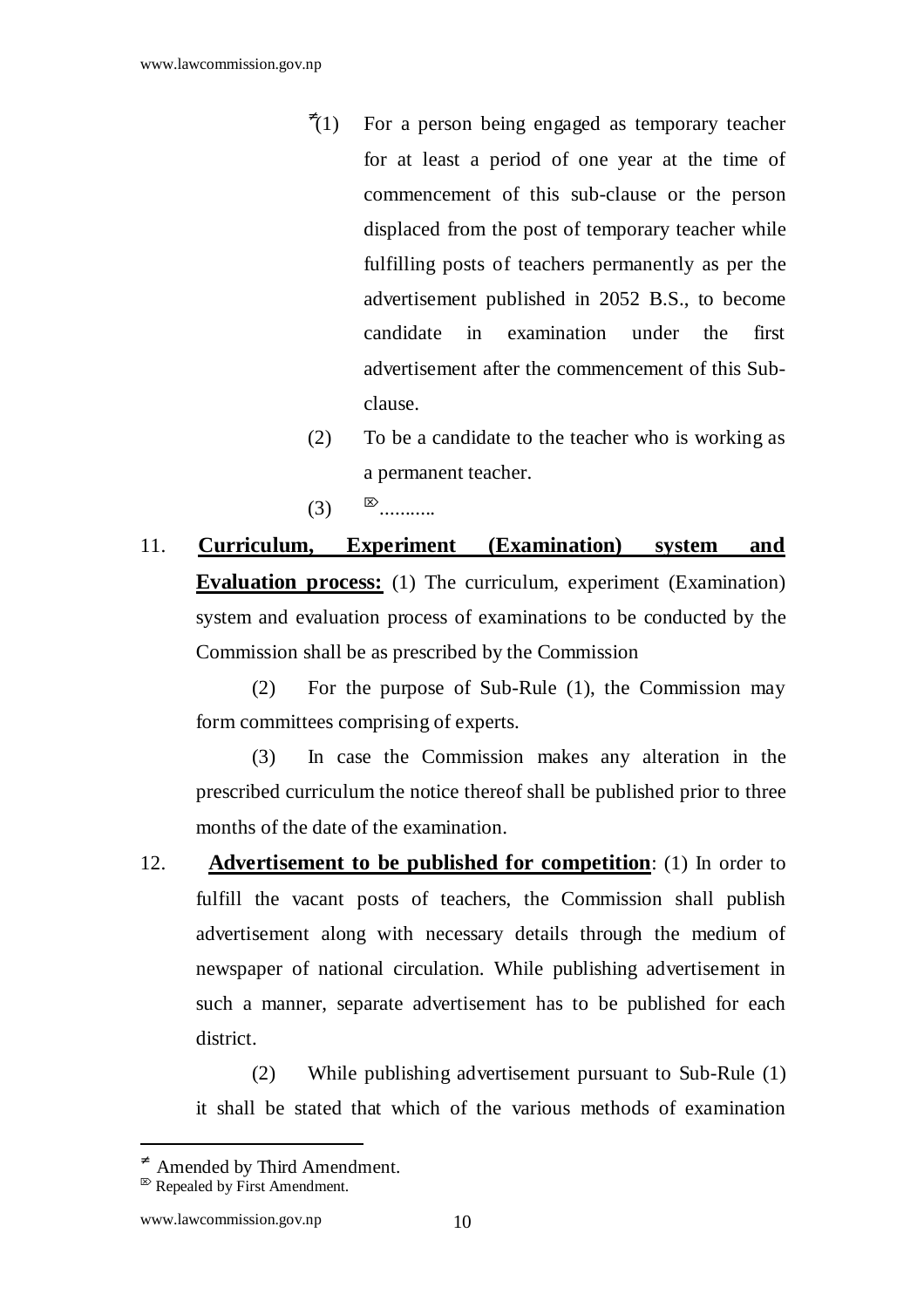referred to in Clause (c) of Sub-section (1) of Section 11F. of the Act has to be applied in the competition.

 (3) While publishing advertisement pursuant to Sub-Rule (1), the time limit for submission of candidacy shall generally be prescribed not less than thirty days.

- 13. **Application to be submitted**: Candidates willing to take part in the competition shall fill in the application form prescribed by the Commission and submit the from to the place within the prescribed time-limit in the advertisement along with the receipt of payment of examination fees as prescribed by the Commission.
- 14. **Provisions Relating to scrutiny of application form Admission card Etc**: (1) If it is found that the application is duly made while scrutinizing application forms filed pursuant to Rule 13, the Commission shall make available admission card to the concerned candidates.

 (2) The Commission shall not, normally, approve any application with conditions.

 (3) In case of an advertisement or examination is cancelled or application of a candidate is not approved under these Rules, the examination fee paid by the candidate shall be refunded.

 Provided that no examination fee shall be refunded if application is concealed under Rule 26.

15. **Approved Name list to be published:** Upon expiry of the last date for submitting application, the Commission shall prepare name lists of all candidates whose application were approved and publish notices in its notice board.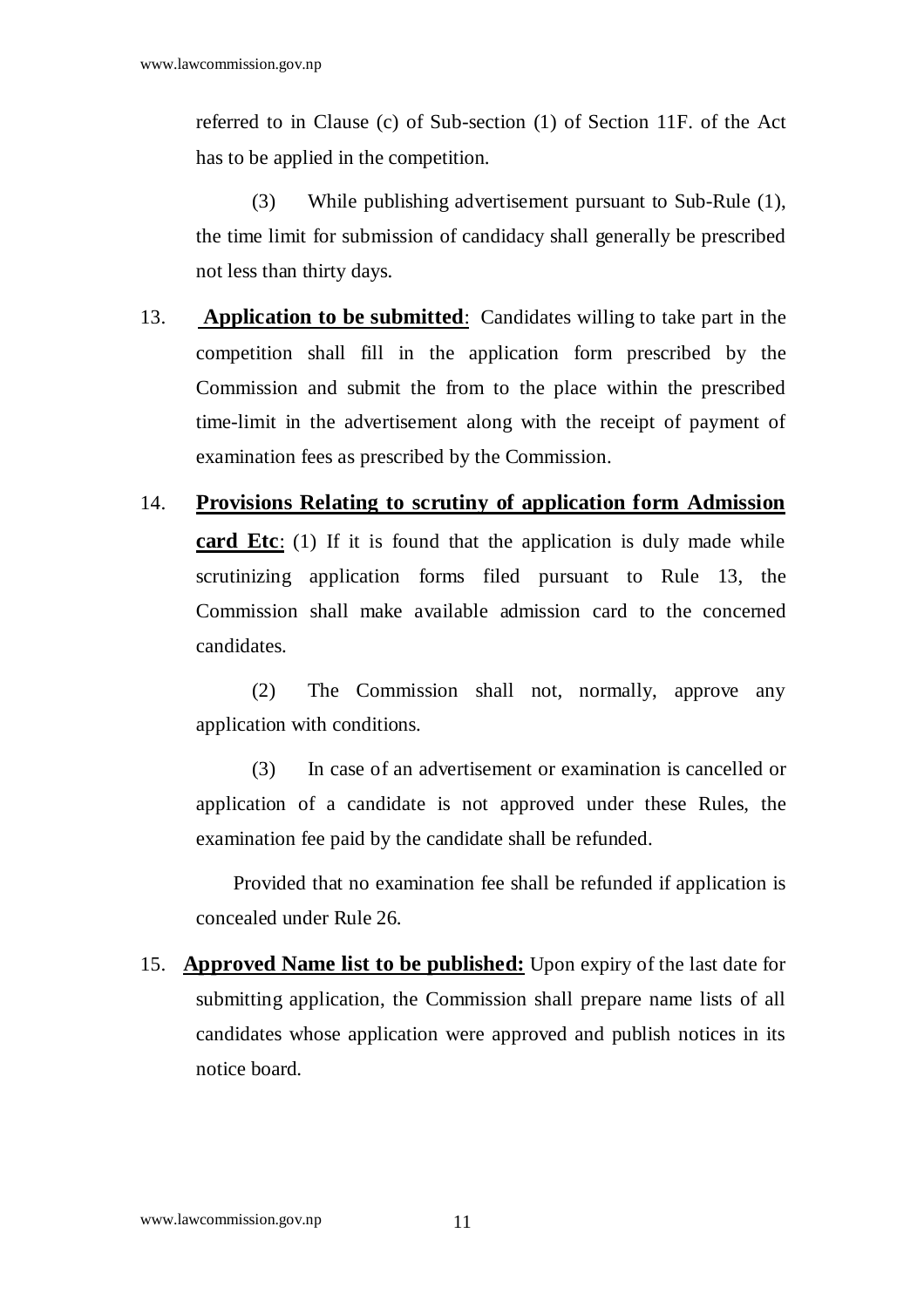- 16. **Date, Time and Centre of Examination:** Examinations to be held under these Rules shall be held as per the date, time and centre as prescribed by the Commission.
- 17. **Standard of examination:** The standard of examinations to be held under these Rules shall be as prescribed by the Commission.
- 18. **Pass marks and Full marks of Examinations:** (1) Full marks of competitive examinations to be conducted by the Commission shall be as follows:-
	- (a) Written examination one hundred marks
	- (b) Applied examination twenty five marks
	- (c) Interviews twenty five marks

 (2) Pass marks of written and applied (practical) examinations to be conducted under sub–Rule (1) shall be thirty-five and ten respectively.

19. **Applied (practical) examination**: (1) The Commission shall, if it deems necessary having regard to the nature of the subject, conduct applied (practical) examination.

 (2) While conducting applied examinations, the Commission may send the concerned candidates to any other office or institution which have such resource. While conducting applied (practical) examinations in such manner, the Commission may also seek assistance of experts of the concerned subject.

20. **Name list of the successful candidates to be publicized**: (1) From amongst the candidates having been passed in written and applied (practical) examinations, the names of candidates securing higher marks shall be published for interviews on the alphabetical order upon adding the names of additional candidates on the following proportion: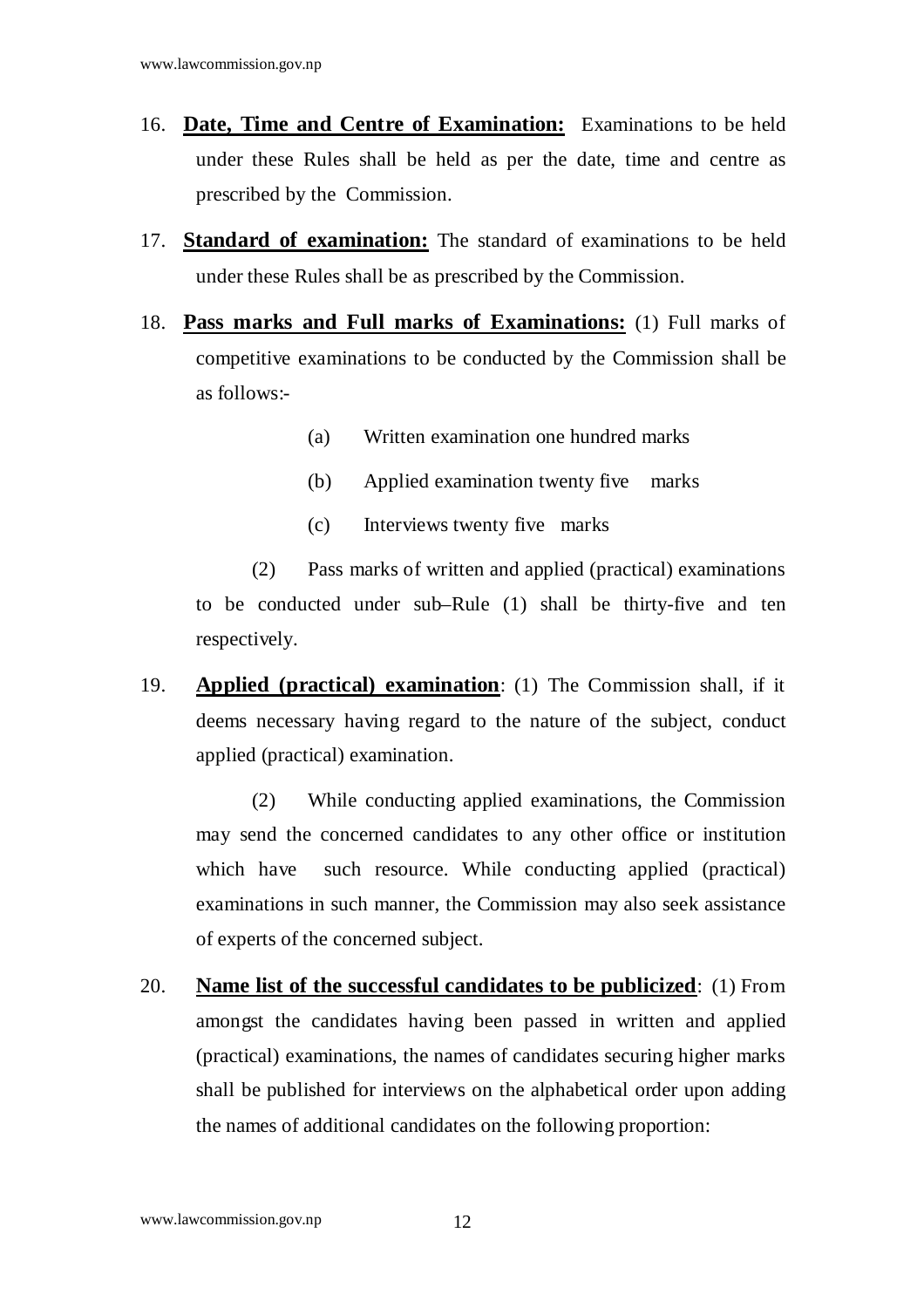| Number of vacant posts | Number to be added |
|------------------------|--------------------|
| $1$ to $5$             | $\overline{2}$     |
| 6 to 10                | 3                  |
| 11 to 15               | $\overline{4}$     |
| 16 to 20               | 5                  |
| 21 to 25               | 6                  |
| 26 to 30               | 7                  |
| 31 to 35               | 8                  |
| 36 to 40               | 9                  |
| 41 or above than that  | 20 percent         |

 Provided that, in case more than one candidates secure equal marks, the names of all such candidates shall be published.

` (2) In case the number of candidates securing the pass marks as referred to in Rule 18 is less than the required number, only the name of candidates having passed shall be published.

 (3) While publishing results of written examination by the Commission, if candidates appearing in different examinations held at the same time are passed in both results, the result of examination shall be published having included additional candidates equal to the number of candidates having passed in the other examinations.

 (4) While publishing results of written examinations by the Commission, if a candidate has been previously recommended for the same post or class or higher post or class, name of such person shall be deleted from result of the written examination.

 (5) While publishing names pursuant to Sub-Rule (5), the date, time and place of interviews shall also be mentioned.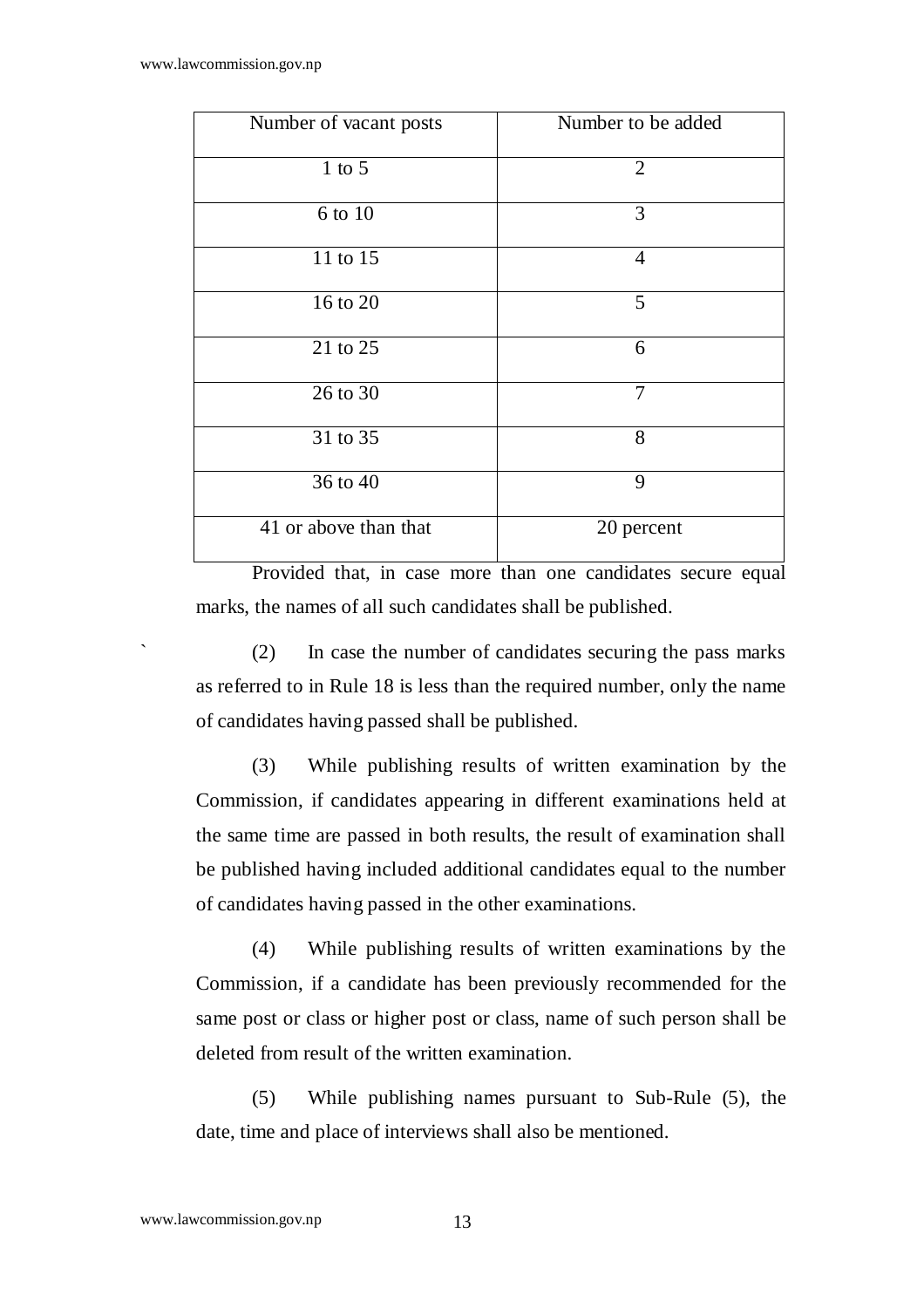21. **Managing the interviews**: (1) In order to conduct interviews of candidates referred to in notices published pursuant to Rule 20, the Commission shall form an interview board of at least three members along with an expert in the concerned sector.

 (2) Procedures relating to meetings of interview board shall be as determined by the Commission.

- 22. **Marks of interview**: The marks of twenty five allotted for interviews shall be given as follows: -
	- (a) For experience, ten marks in maximum at the rate of one mark for each year of temporary service in the post of the same class;
	- (b) For academic qualification, three marks in maximum at the rate of three marks for first division of the minimum academic qualification prescribed for entry into the service, two marks and one mark for the second and third division thereof respectively;
	- (c) Twelve marks in maximum for interview.

 Provided that, while giving marks for interview, if some of the candidates have to be given more that 70 percent and less than 35 percent of the total marks, the reason therefor has to be mentioned .

23. **Interviews of Absentees may be Held:** In case a candidate selected for interview submits an application within ten days from the date of interview for being unable to appear at the interview for the following along with reason and evidence there of, and in case it is decided appropriate upon an inquiry, the Commission may, within fifteen days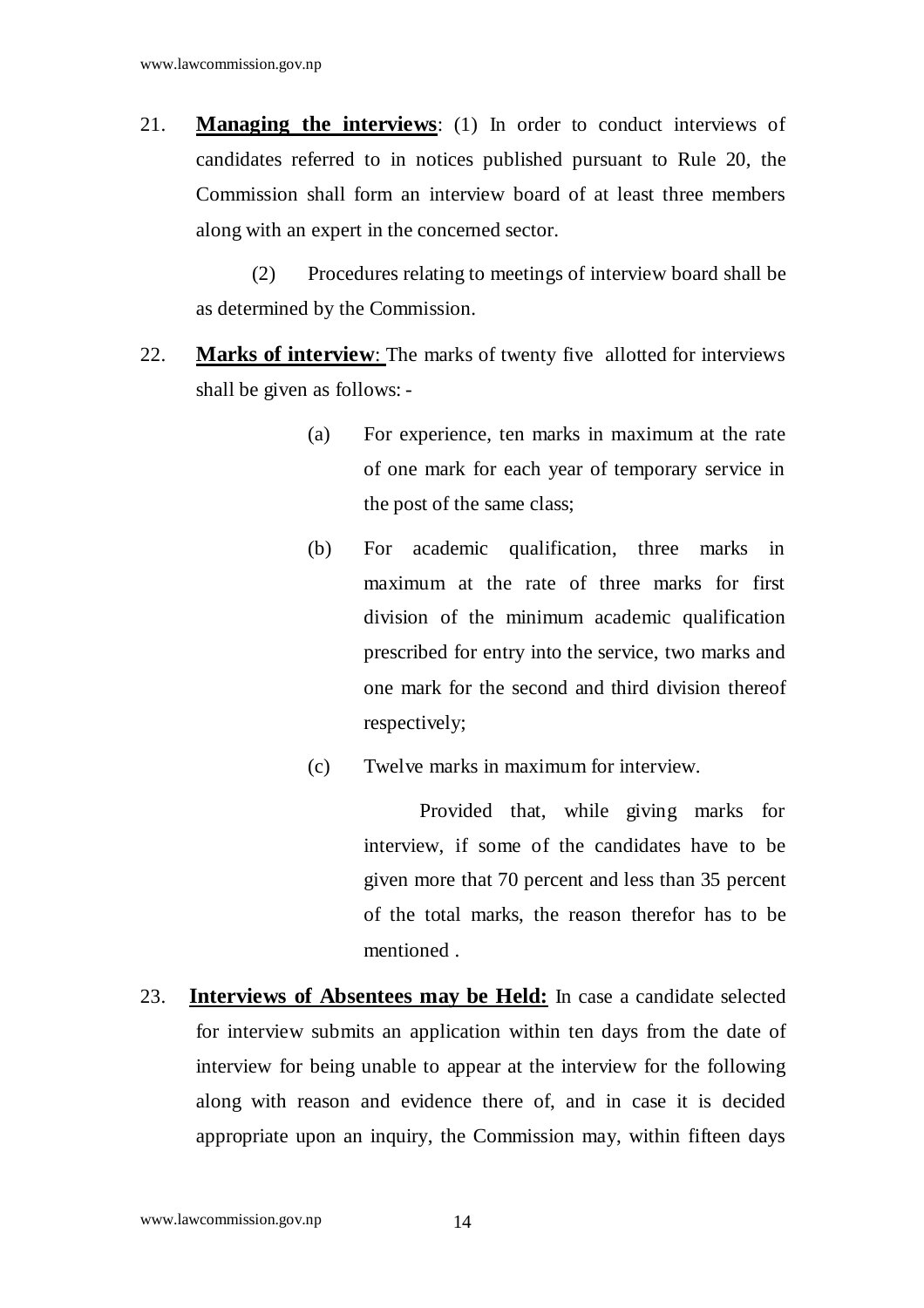of the date of interview, conduct the interview of such absentee candidate:

- (a) Occurrence of an accidental event,
- (b) Unable to appear due to governmental function,
- (c) Need to perform obsequies rites,
- (d) Delivery of a baby
- (e) If it is certified by a medical practitioner that the candidate fell sick seriously.

**Explanation:** Occurrence of an accidental event includes block of road or ways by flood or landslide and so on.

24. **Publication of seniority order:** (1) The Commission shall publish seniority order of candidates passed in all examinations along with recommendation for appointment upon adding marks secured in interviews in the marks of candidates passed in the written and applied examinations. While making recommendation in such a manner, the names of candidates equal to ten percent of the vacant posts shall be placed in the waiting list.

 (2) The Commission shall recommend the candidate being successful for more than one posts of the same level to either of the posts on the basis as determined by the Commission.

- 25. **Alternate candidates to be appointed:** (1) The District Education Officer may, on the following circumstances, appoint alternate candidates in the waiting lists as per the order of seniority:
	- (a) If the candidate recommended does not accept the letter of appointment within 30 days of the date of publication of notice or of receiving of the information,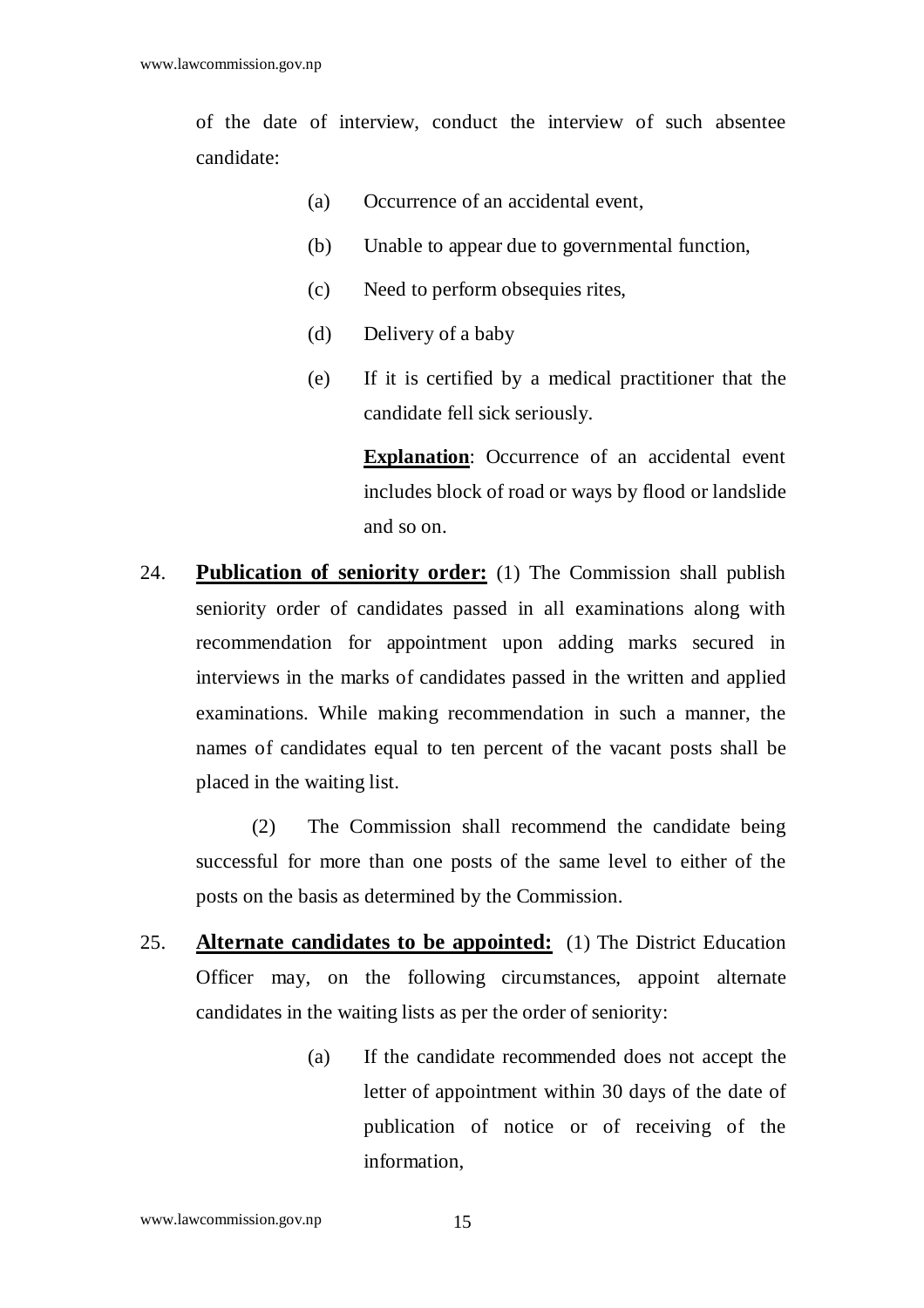- (b) If the post is vacant within the probation period because the candidate recommended died or tendered resignation or is appointed to the post of higher class.
- (c) If he/she fails to attend the school where he/she was placed within 30 days from the date of providing letter of appointment.

 (2) In case an alternate candidate is appointed pursuant to Sub-Rule (1), the District Education Officer shall immediately forward the information thereof to the Commission.

 (3) Notwithstanding anything contained in Sub-Rule (1) no alternate candidate having been recommended by the Commission shall be appointed upon expiry of a period of one year.

26. **Application may be cancelled or recommendation may be Revoked:** (1) If it is proved that any candidate has been given false particulars or acts against the discipline of examination or attempts to commit such an act, the Commission may cancel the application of such candidate.

 (2) In case any authentic reason is found, prior to appointment, that a candidate recommended for appointment could not be recommended for appointment, the Commission may revoke the recommendation of such candidate.

 (3) In case it is revealed, after the candidate recommended is appointed to the post as per recommendation, that the candidate has given false particulars, the Commission shall forward the matter to the concerned authority for departmental action.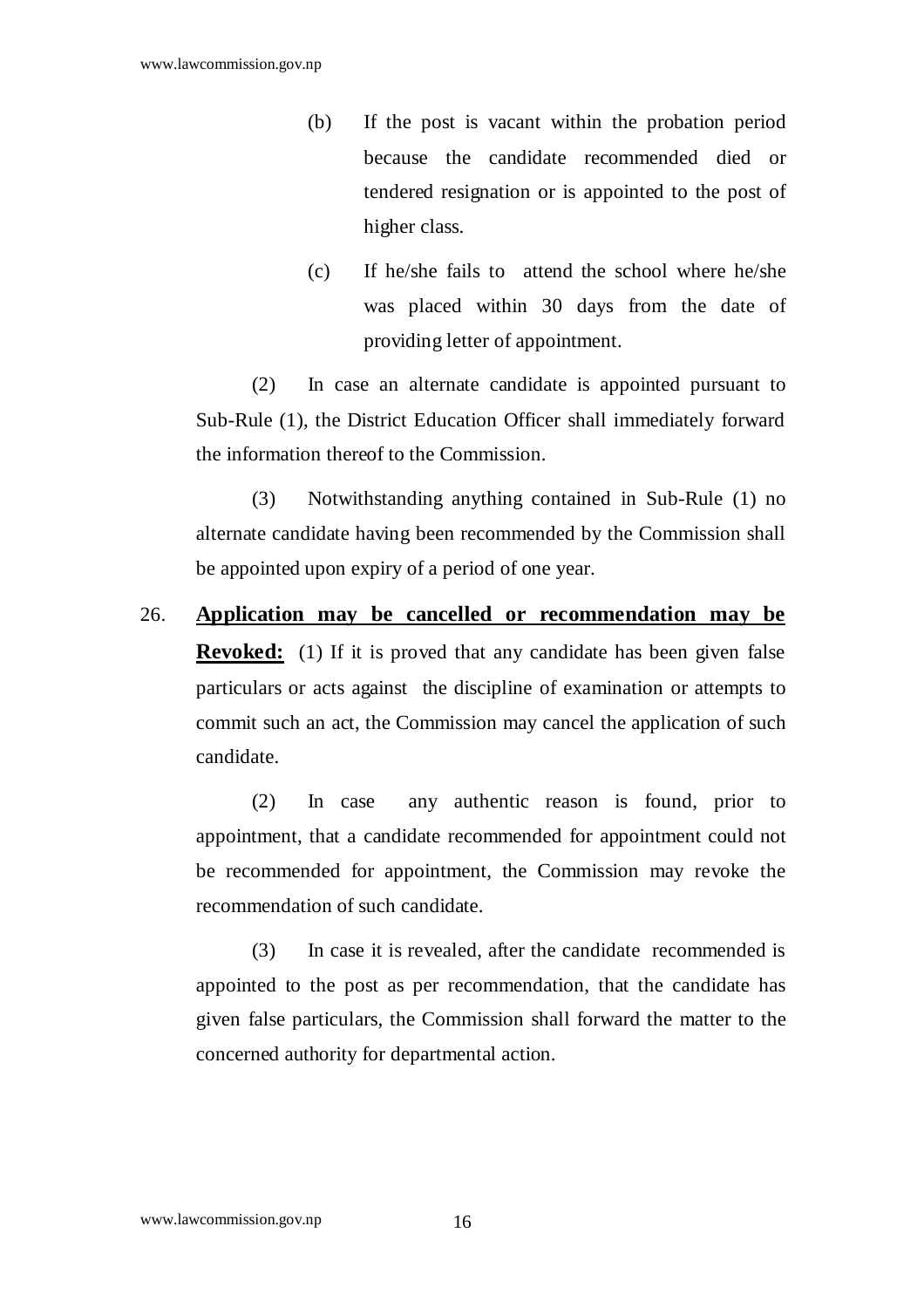#### **Chapter -4**

## **Provisions Relating to Promotion**

27. **Probable candidacy for promotion:** In order to be a candidate for promotion, one shall be a permanent teacher having completed the service period of five academic years in the post of the concerned class.

 Provided that in any of the following circumstances, no teacher shall be allowed to become a candidate for promotion.

- (a) If suspended, during the period of suspension,
- (b) If promotion is suspended, during the period of suspension,
- (c) If decreased to the lower rank, for a period of two years from the date of demotion,
- (d) If increment in salary (grade) is suspended, for a period of one year from the date of suspension.

#### 28. **Determination of posts for promotion and basis of Promotion**:

(1) Out of the vacant posts of the first and second class of the primary, lower secondary and secondary levels, Twenty Five percent of the posts shall be fulfilled through internal competitive examination and Seventy Five percent shall be fulfilled on the basis of work performance evaluation.

 (2) The Commission shall, while making recommendation of teachers for promotion, recommend on the basis of the work efficiency of the teacher. The maximum of 100 marks shall be given as follows: -

| For seniority of service        | 30 marks |
|---------------------------------|----------|
| For academic qualification      | 15 marks |
| For Training                    | 15 marks |
| For work performance evaluation | 40 marks |

www.lawcommission.gov.np 17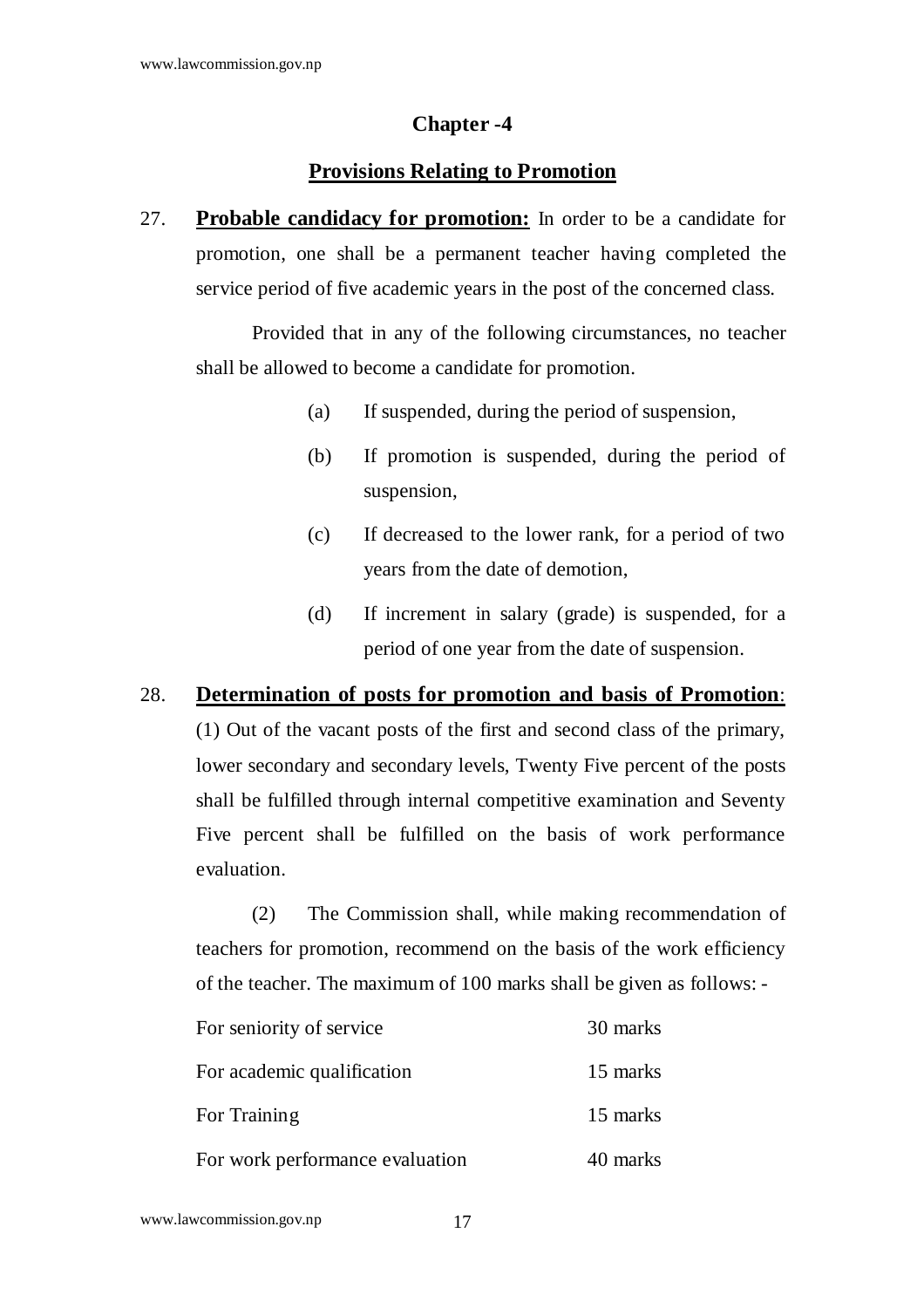(3) The Commission shall, evaluating candidates pursuant to Sub-Rule (2), make recommendation of the teacher getting highest marks first. In case of teachers getting equal marks, recommendation for promotion shall be made on the basis of seniority of service.

29. **Seniority of service**: (1) While counting seniority of service, a maximum of 30 marks shall be given at the rate of two marks for each academic session in the post and level currently engaged in.

Provided that-

- (1) While counting marks for seniority, for some months or days more than an academic session, marks shall be given proportionately.
- (2) For the purpose of this Sub-Rule, no marks shall be given for the period of absence or extra ordinary leave.

 (2) For the purpose of this chapter, if the duration of permanent service is discontinued in between, the duration so discontinued shall be deducted and the actual duration of service shall be counted. More over, if one has served as temporary teacher continuously, fifty percent of such period shall also be counted.

 Provided that, the period in which one is absent in school without getting salary shall not be counted in the service period.

30. **Academic qualification**: (1) While giving marks to teachers for academic qualification, 10 marks, 8 marks and 6 marks shall be given for the first, second and third division of the minimum qualification prescribed for entry into the service respectively. For an academic degree above the minimum academic qualification 5 marks 3 marks and 2 marks shall be given for the first, second and third division thereof respectively.

 (2) For academic qualification without showing division, marks equal to second division shall be given.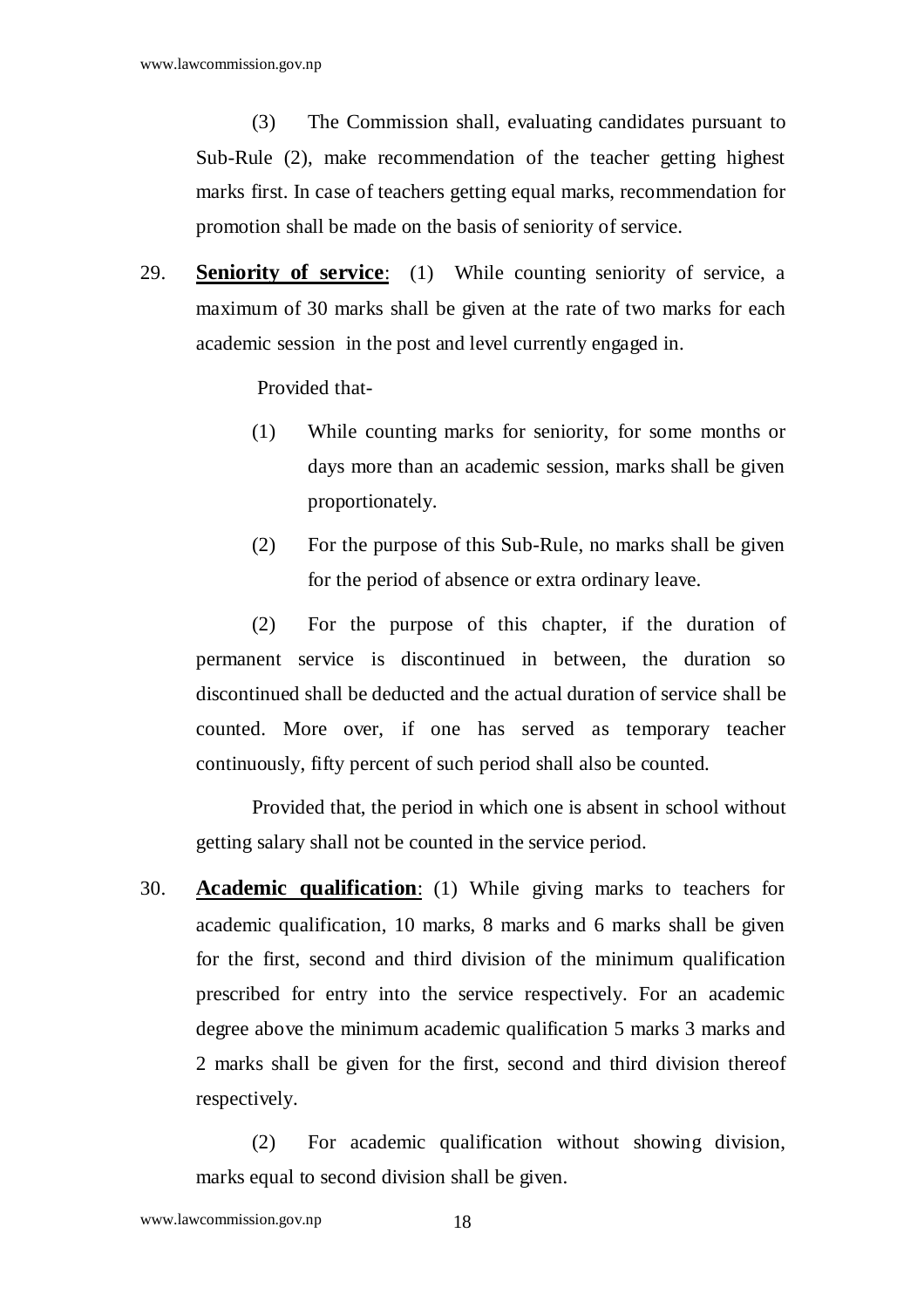- 31. **Training**: (1) For training, the maximum of 15 marks shall be given on the following rates:
	- (a) For acquiring training of ten months or more on education and teaching on the concerned level or superior level having acquired minimum academic qualification or for the purpose of a primary teacher, one having completed secondary education having opted education subject of 400 marks, 15 marks, 12 marks and 10 marks for the first second and third division respectively.
	- (b) For acquiring training of five months or more on education and teaching on the superior level having acquired minimum academic qualification; 8 marks ,6 marks and 5 marks for the first, second and third division respectively.
	- (c) For acquiring training of two and half months or more on education and teaching on the superior level having acquired minimum academic qualification; 4 marks, 3 marks and 2.5 marks for the first, second and third division respectively.

 (2) For the training not mentioning division, the marks equal to the second division shall be given,

 (3) Teachers having completed the proficiency Certificate Level, Bachelors Level or Masters Level in education shall be given the marks for the minimum qualification and trainings as well.

32. **Work performance evaluation**: (1) In order to evaluate work performance of teachers, the work performance evaluation form mentioned in schedule-1 shall be used.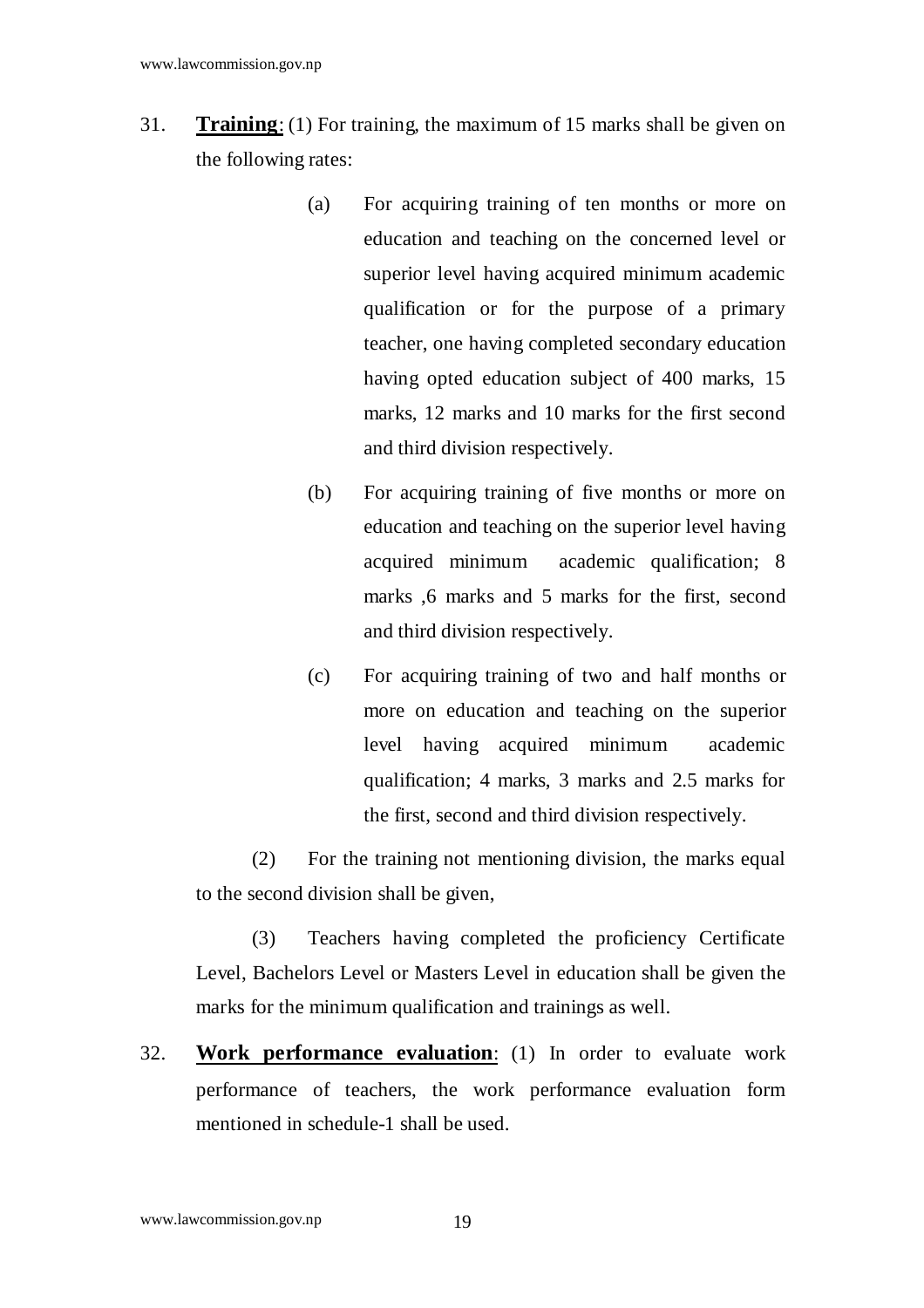$\degree$ (2) The School Inspector and District Education Officer shall be the supervisor of the Headmaster of a secondary school and the concerned Regional Education Director shall be the reviewing authority. The School Inspector and the officer designated by the District Education officer shall be supervisor of the Headmasters of primary and lower secondary school and the District Education Officer shall be the reviewing authority.

 Provided that, in case there is no Headmaster above one level of the teacher whose work performance has to be evaluated, the school inspector in case of the primary level teacher and the District Education officer in case of the lower secondary and secondary school teacher shall be the supervisor.

∗ (2a) Except the Headmaster of the school referred to in Sub-Rule (1), the concerned Headmaster and school inspector shall be the supervisor of other teachers and the District Education Officer shall be the reviewing authority.

Provided that, in case there is no Headmaster belonging to one level or class above than the teacher whose work performance has to be evaluated in any school, the concerned school inspector and the officer designated by the District Education Officer shall be supervisors and the District Education Officer shall be the reviewing authority of the teacher of primary and lower secondary schools and the concerned school inspector and the District Education Officer shall be supervisor and the concerned Regional Education Director shall be the reviewing authority in case of secondary school teacher.

 (3) While counting marks for the purpose of evaluation of work performance, marks calculation shall be made from the average of the

<sup>•</sup> Amended by First Amendment.

<sup>∗</sup> Inserted by First Amendment.

 $\mathbb{X}$  Inserted by Second Amendment.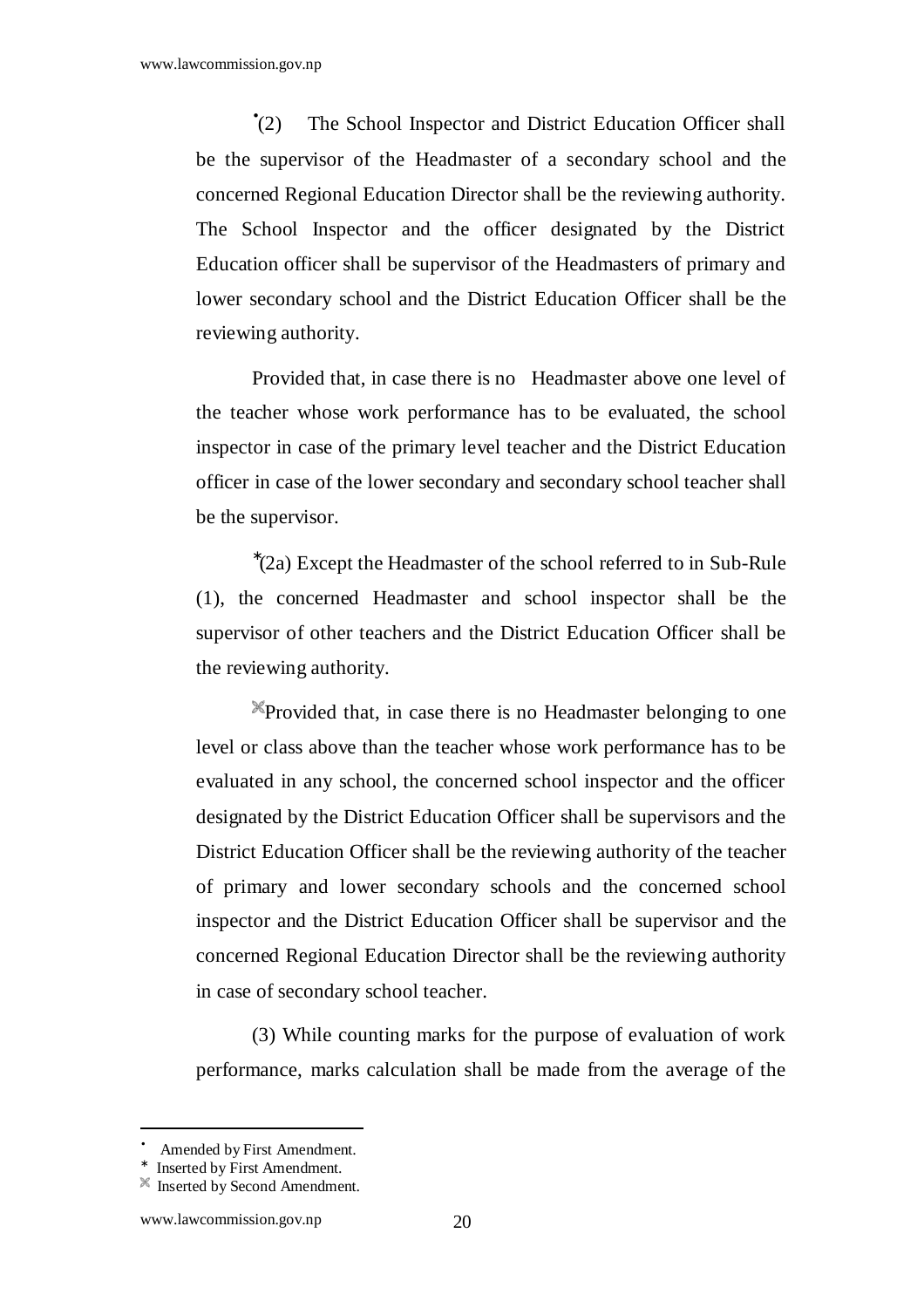marks obtained for number of the latest years equal to the number of years, which is required for a candidate to become eligible for promotion. In advertisements published after the commencement of these Rules,  $\rightarrow$ work performance of Academic year 2057/058 shall be evaluated for all teachers and marks shall be calculated as per work performance evaluation under these Rules. Irrespective of whatsoever years of work performance evaluation may be required for promotion, average of the marks of one duration  $\rightarrow$  for the academic year 2057-58, of two duration for the second two years, of three duration for the third three years, of four duration for the fourth four years and of five duration for the fifth five years shall be calculated for promotion.

≡ (4) The teacher not having his/her work performance evaluated at the commencement of this Sub-Rule may have his/her work performance evaluated under this Rule within six months from the commencement of this Sub-Rule.

- 33. **Publication of Name list of Promotion**: The Commission shall publicly publish name list of teachers recommended for promotion and the minimum marks obtained by the teacher shall also be stated in the name list. After publication of the name-list of recommendation for promotion, if any concerned candidate wants to see the marks he/she has obtained, he/she shall be allowed to see marks he/she has obtained for the basis other than work performance evaluation.
- 34. **Complaint and Review over Recommendation of Promotion:** (1) The teacher not having his/her name included in the name list of recommendation for promotion pursuant to Rule 33 may, if so willing, file a complaint against the decision of promotion, before the Commission stating clear grounds bases and evidence within 35 days from the date of publication of promotion name list.

 $\rightarrow$  Amended by Second Amendment.

<sup>≡</sup> Inserted by Third Amendment.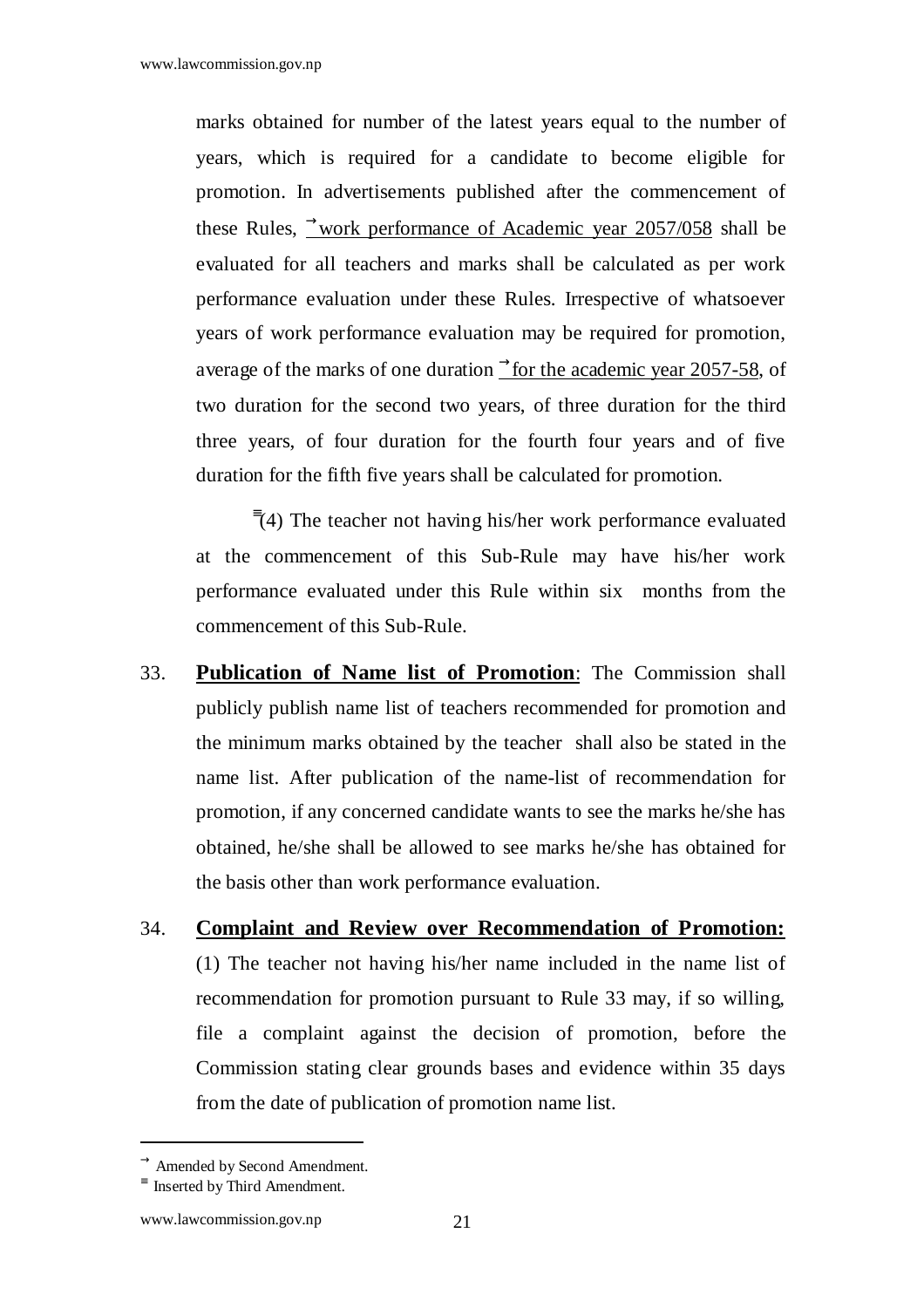(2) The Commission shall give decision on the compliant filed pursuant to Sub-Rule (1) normally within 90 days from the date of expiry of the time limit to file complaint.

 (3) While reviewing the name list pursuant to Sub-Rule (2), if it appears that the name list for promotion published earlier needs to be amended, the Commission shall make decision thereof and publish amended name list of recommendation for promotion.

35. **Date of promotion and promotion appointment**: (1) After publication of promotion name list pursuant to Rule 33, the candidates having been recommended for promotion shall not be given promotion appointment for 35 days from the date of publication of the said name list for the purpose of complaint over the promotion and they shall be kept in waiting list. If no complaint is filed against the recommendation of promotion, appointment shall be given having maintained the seniority in the class of promotion to be applicable from the 36th day of the date of publication the said name list.

 (2) In case a complaint has been filed against the recommendation of promotion, appointment shall be given having maintained the seniority as follows: -

- (a) In case a decision has been made to amend the name list of recommendation of promotion pursuant to Sub-Rule (3) of Rule 34, from the date of publication of the amended name list.
- (b) In case the complaint has been dismissed or the prior recommendation of the Commission is held valid, from the 36 the day of the date of publication of recommendation for promotion.

# 36. **Advertisement for promotion Through internal Competitive Examination** : The Commission shall, in order for the posts to be

www.lawcommission.gov.np 22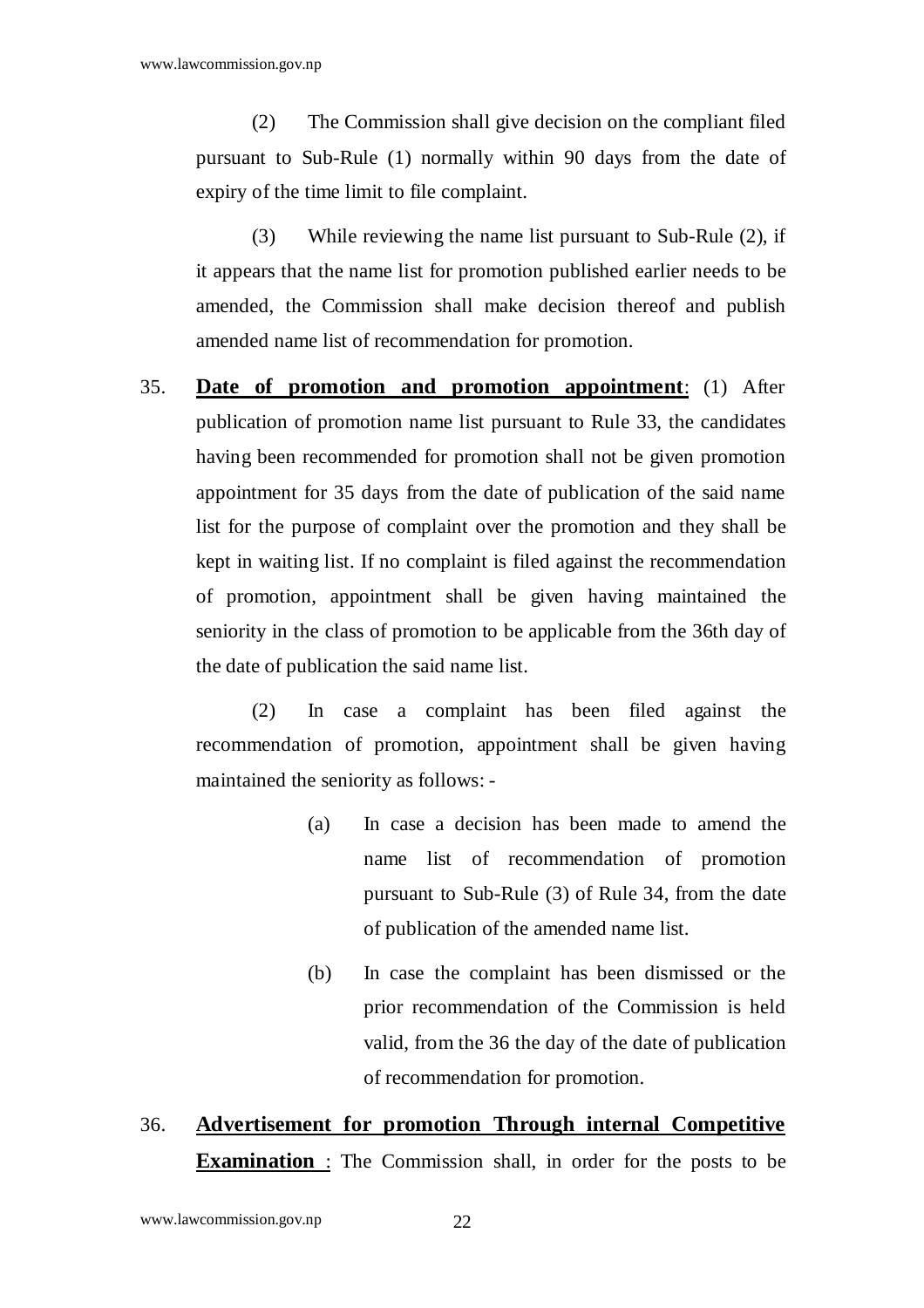fulfilled by promotion through the medium of internal competitive examination in accordance with the percentage allotted pursuant to Rule 28, publish advertisement for the information of the concerned candidates . In such advertisement, number of the posts, required academic qualification and period of service, the place for submitting application and last date of submission of application, place for conducting examination and other necessary particulars shall also be included.

- 37. **Basis of Promotion in internal competitive examinations:** The following shall be the methods for examination of internal competition:-
	- (a) Written examination
	- (b) Interview
- 38. **Curriculum of Examination and other provisions Relating to recommendation for promotion:** (1) Curriculum of internal competitive examination shall be as determined by the Commission.

 (2) Allocation of marks for written examination and interview and other provisions relating to internal competitive examination of teachers shall be as good as the open competitive examination. A maximum of ten marks for experience at the rate of one mark for each year, shall be allocated in this regard.

39. **Special provision relating to promotion**: (1) Notwithstanding anything contained elsewhere in these Rules, the Commission shall make recommendation one month in advance for promotion to upper class of the same level to a teacher who is going to get mandatory retirement having been entitled to pension from the same post of the same class in which he/she was permanently appointed.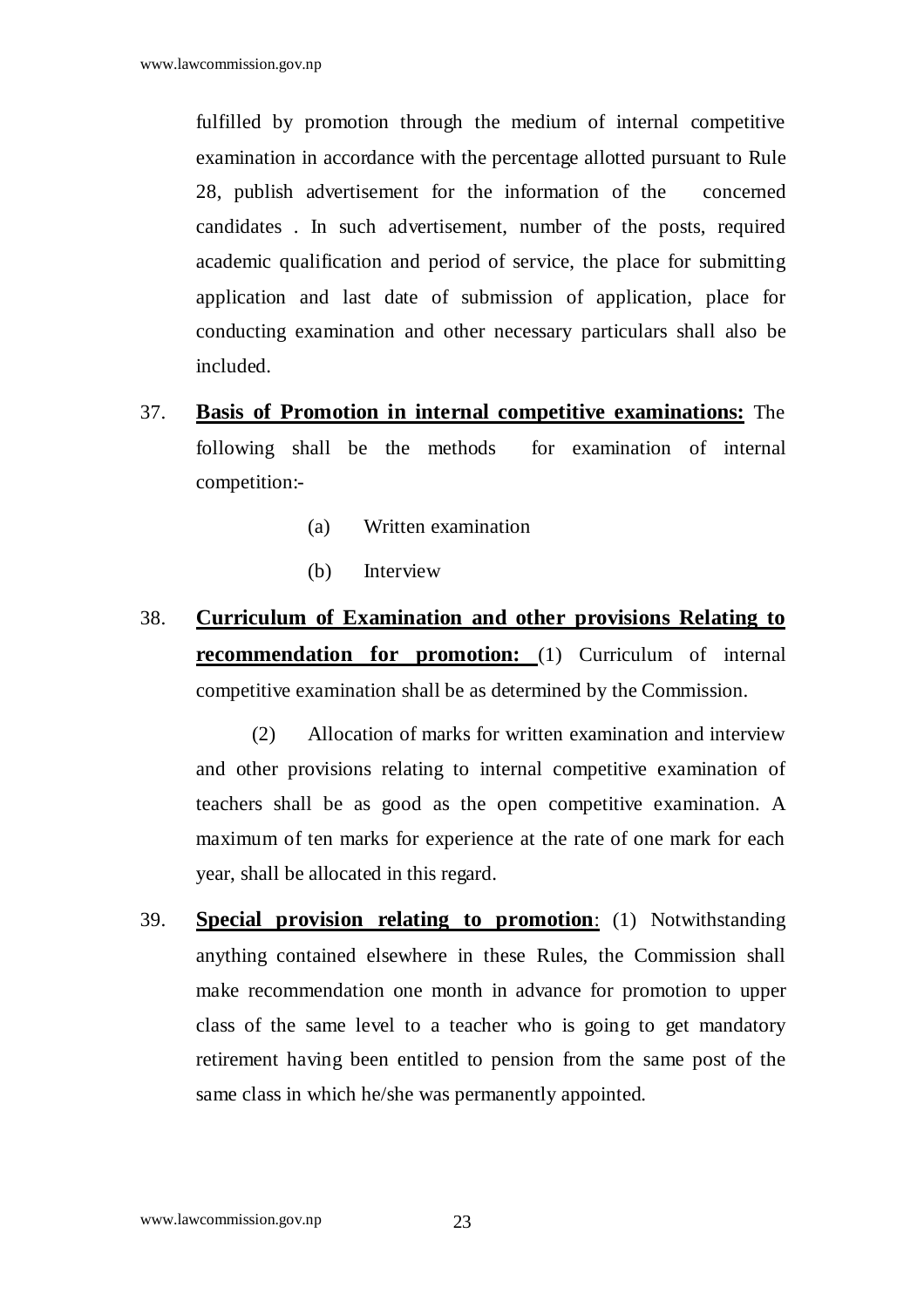$\degree$ (2) The teacher getting retirement pursuant to Sub-Rule (1) shall, prior to six months from the date of retirement, submit application to the concerned District Education Office enclosing therewith necessary documents.

∗ (2a) while securitizing documents along with the application received pursuant to Sub-Rule (2), if it is found that the teacher submitting the application is eligible for promotion, the District Education Officer shall forward the application to the Commission ninety days in advance from the date of retirement of such teacher.

\* (2b) In case it is found appropriate for the teacher submitting application to be promoted while scrutinizing documents along with application reviewed pursuant to sub-Sub-Rule (2A), the Commission shall recommend the concerned District Education Office to promote such teachers pursuant to Sub-Rule (1).

\* (2c) Upon recommendation from Commission pursuant to Sub-Rule (2B), the District Education Officer shall promote the teacher submitting application to the post of one level above of the same class prior to one month from the date of retirement.

 (3) While promoting pursuant to Sub-section (1), a special post shall be deemed to have be *ipso facto* created and after the retirement of such a teacher such a post so promoted shall *ipso facto* be lapsed and the earlier post shall continue.

#### **Chapter- 5**

## **Financial Procedures**

40. **Provision Relating to operation of Accounts**: Subject to control and supervision of the Commission, the accounts of the secretariat shall be operated by joint signature of the Administrative chief of the

<sup>•</sup> Amended by First Amendment.

<sup>∗</sup> Inserted by First Amendment.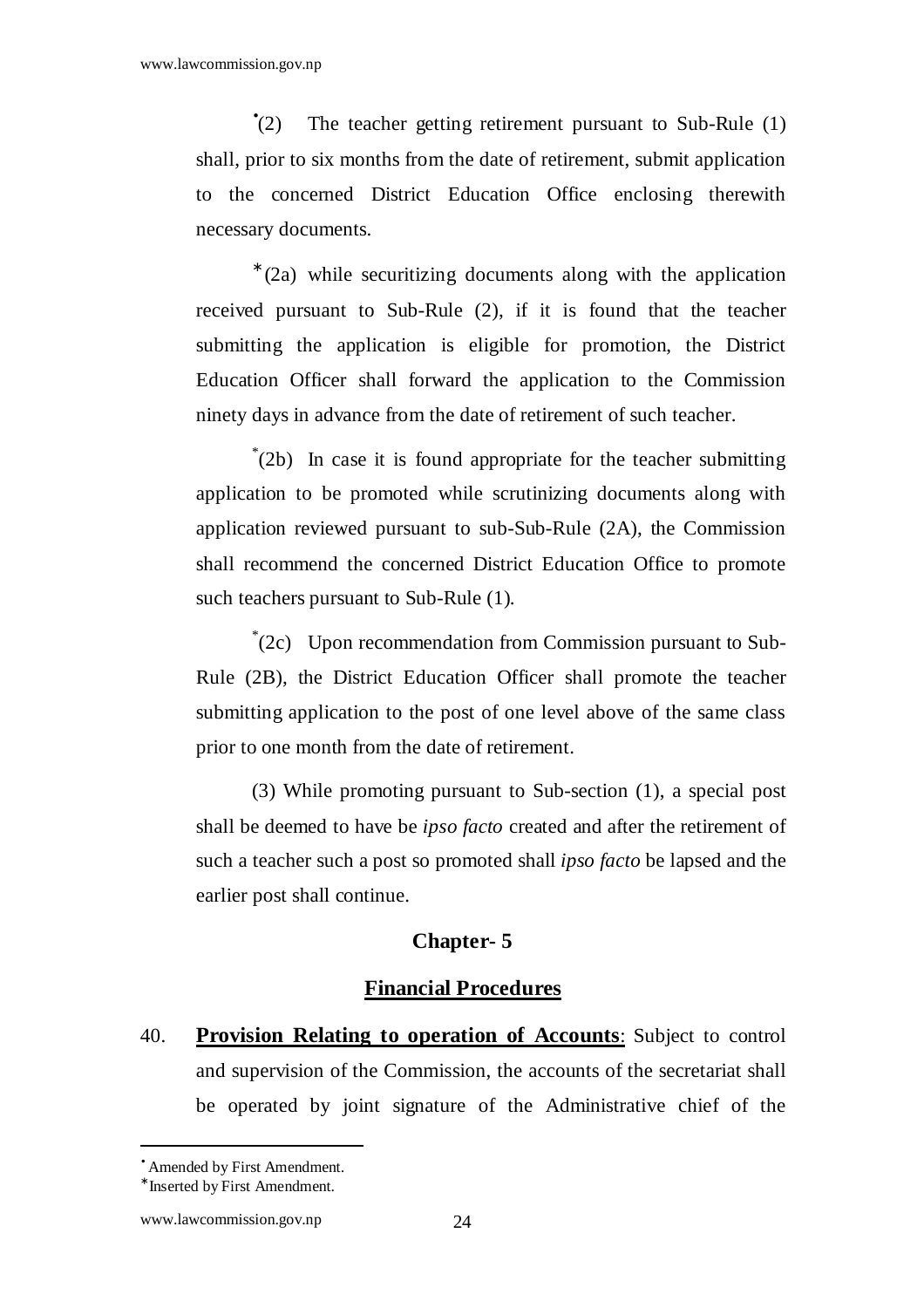Commission and the chief staff designated for carrying out acts relating to accounts.

- 41. **Responsibility of maintaining books and accounts of cash and kind**: It shall be the responsibility of the administrative chief of the Commission to maintain or cause to maintain books and accounts relating to cash, kind, revenue, deposit of the secretariat.
- 42. **Procedures of fiscal Act, Rules to be followed**: While expending the amount appropriated in the name of the Commission, the prevailing fiscal Acts and Rules of the Government of Nepal shall be followed.

#### **Chapter -6**

#### **Miscellaneous**

- 43. **Dishonest Acts**: In case any candidate commits or attempts to commit a dishonest act during the time of examination being conducted by the Commission, the Commission may expel him/her from the examination.
- 44. **Confidentiality**: All types of records relating to examinations to be conducted by the Commission shall be confidential.
- 45. **Cancellation of Examination and Advertisemen**t: (1) In case any type of unwanted incident happens or any type of obstruction is caused in examination, the course of the Commission may cancel the examination of that day upon stating the reasons thereof.

 (2) In case any irregularity is committed in any examination, the Commission may revoke the advertisement relating to it along with reason thereof.

46. **Inspection** : (1) In order to monitor whether or not the responsibility entrusted by Commission is fulfilled, the Commission may inspect or cause to inspect the concerned bodies as may be necessary.

 (2) While carrying out inspection pursuant to Sub-Rule (1), the Commission may recommend to the Ministry for taking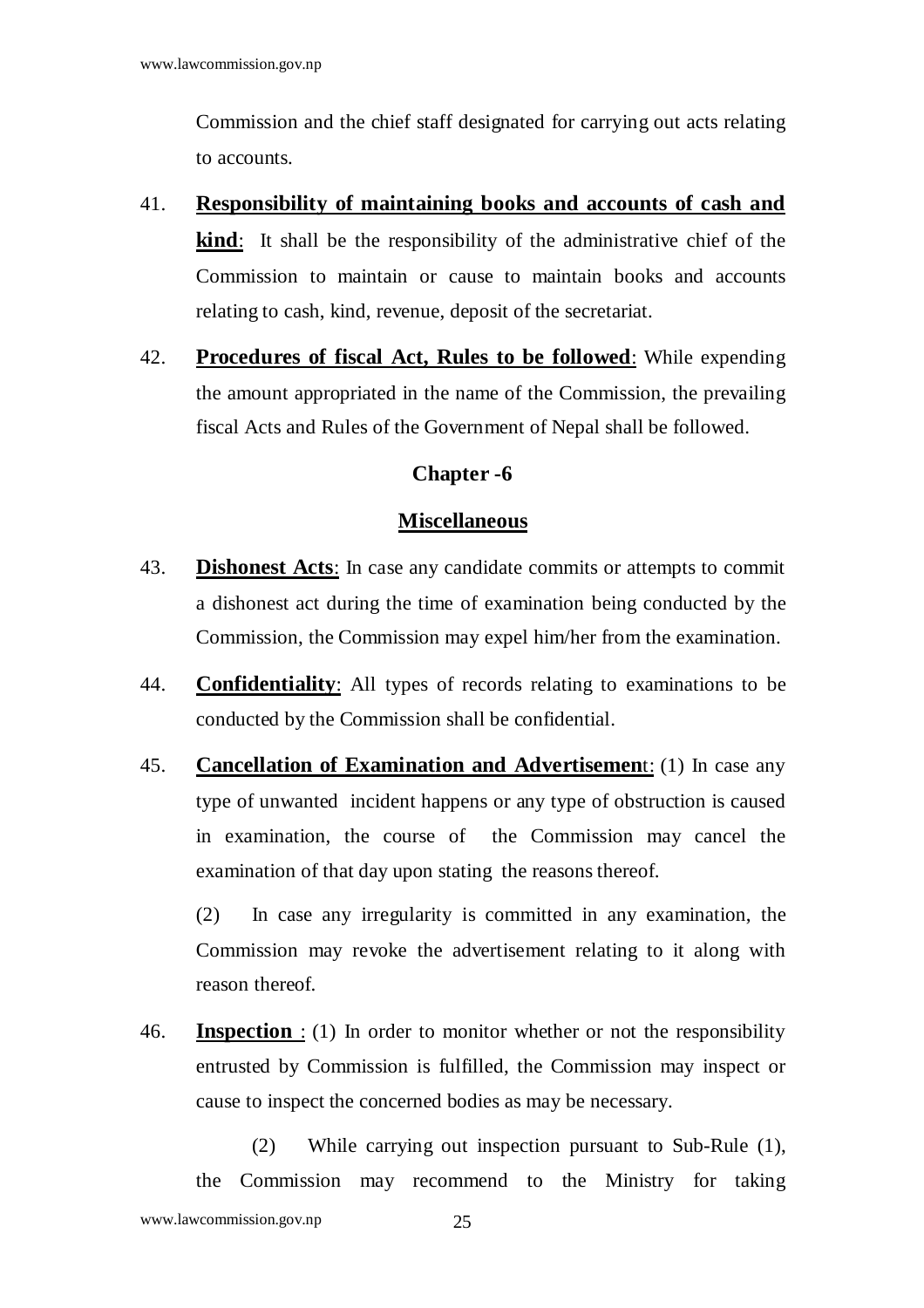departmental action against the concerned employee if it is found that no acts and activities are taken as per the responsibility entrusted by the Commission.

- 47. **Experts service may be sought:** The Commission may, subject to the approved budgetary limits and having obtained approval of the Ministry, seek services of experts on the matters relating to its function.
- 48. **Remuneration may be Received from Commission**: A person appointed by the Commission or a member of the committee formed in order to carry out the functions of the Commission may receive remuneration as approved by the Ministry of Finance.
- 49. **Provisions Relating to Leaves**: (1) The Chairperson and member shall be entitled to the facilities of leaves as the Gazetted special class employee of Government of Nepal are entitled to.

 (2) The Chairperson may approve his/her leave and deputation him/her self and members shall obtain approval of the Chairperson for leave and deputation.

- 50. **Details to be made available**: The concerned bodies shall make available to the Commission the records or a particular as he Commission has sought under the Act and these Rules.
- 51. **Work performance evaluation forms to be made available:** In order for the promotion to be made on the basis of work performance evaluation, the concerned bodies shall make available to the Commission the personal details of probable candidates and work performance evaluation forms.
- 52. **To be as per these Rules:** On matters provided for in these Rules, it shall be as per these Rules and on other matters, it shall be as per the Education Rules, 2059.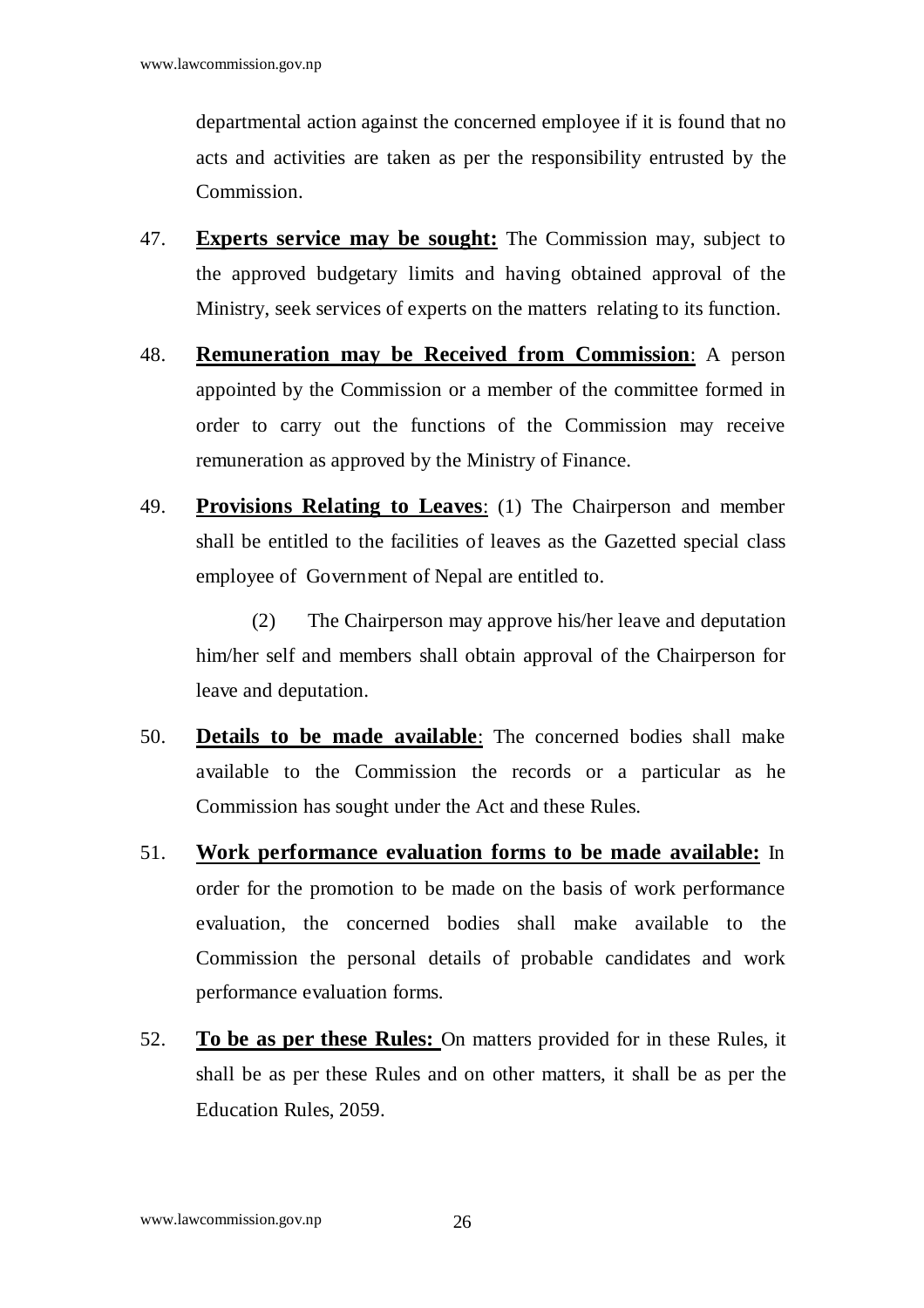- 53. **Procedures to be Determined**: The Commission may determine procedures, except provided for the these Rules, for making its functioning systematic not being contrary to the Act and these Rules.
- 54. **Guidelines may be issued:** In order to carry out its functions in a smooth manner, the Commission may, subject to the Act and Rules, issue necessary guidelines.
- 55. **Repeal**: Rules 22, 23, 24, 25, 25A, 26, 27, 44, 49, 50, 51,52,A, 52B, 52C, 94 and Schedule, 5 of the Education Rules, 2059 (1992) are hereby repealed.

#### **Note**

- (1) Words altered by the Teachers Services Commission (Second Amendment) Rules, 2059 (2002) :– "Teachers Services Commission" instead of " National Teachers Services Commission:
- (2) Words altered by the Teachers Services Commission (Second Amendment) Rules, 2059 (2003) :–

"Education Rules, 2059" instead of "Education Rules, 2049"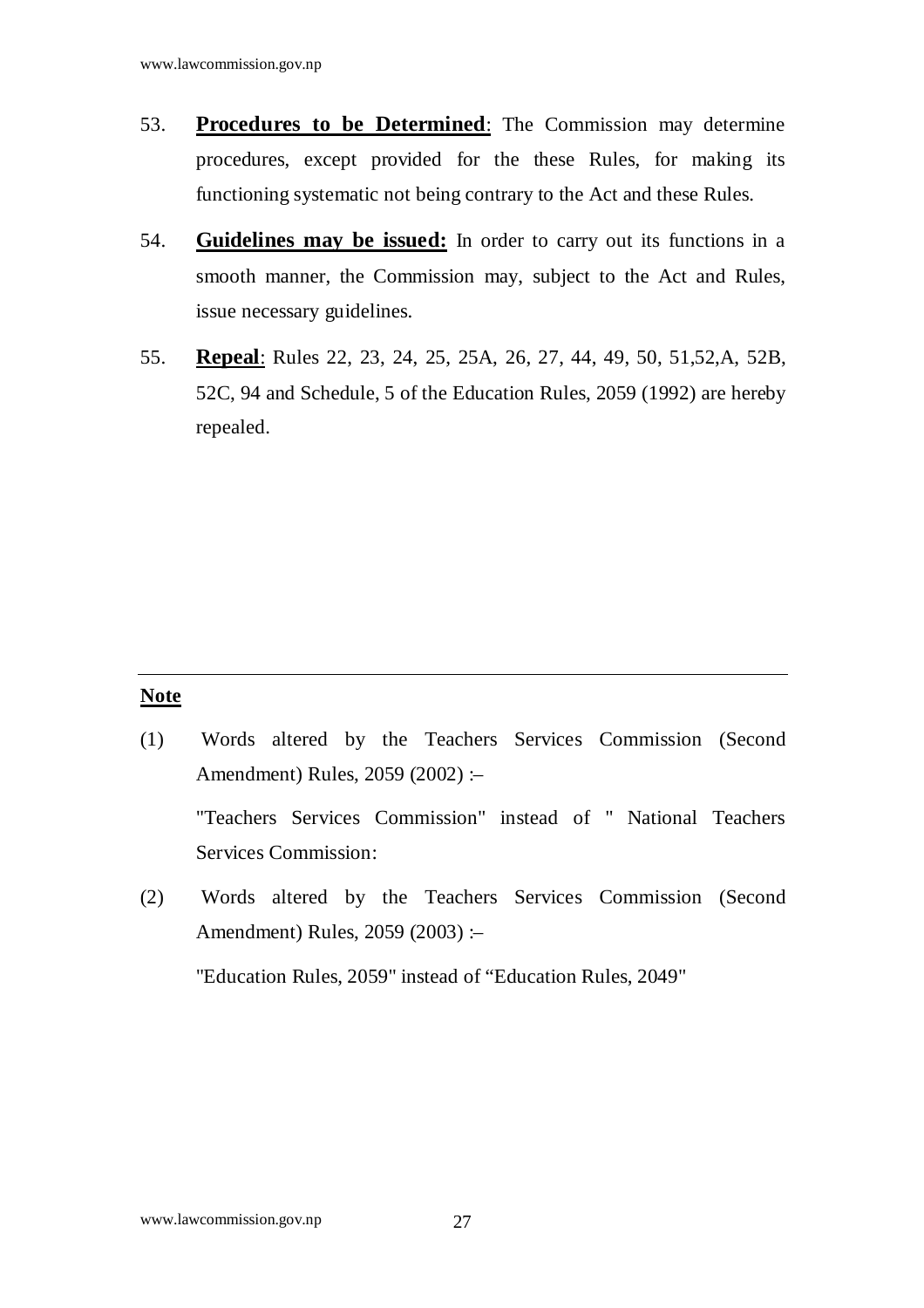#### •Schedule -1

(Relating to Sub-Rule 1 of Rule 32)

## Work Performance Evaluation Form

## **Guidelines to fill in the form:**

- 1. Each teacher shall fill in this form having filled in the particulars to be filled in by him and submit it to the Headmaster of his/her school within 30 days from the date of beginning of each academic year. If no form is submitted, his/her name shall be removed from the probable list of promotion.
- 2. Within 15 days of the receipt of the form, the Headmaster shall forward it to the District Education Office having completed his/her tasks and along with his/her reaction.
- $\cdot$ 3. The District Education Officer shall completed his/her tasks of supervision and review within two months and forward the form to the Regional Education Directorate or the Commission as the case may be. The Regional Education Directorate shall complete its tasks of review within two months and forward it to the Commission.

Name of School to which the particulars are submitted: -

Registration No. Date: –

1. Personal particulars: Period of evaluation: from .......... to .. Name and Address of Teachers: - Permanent Address: - Post ............................Level ..........................Class Name of school: - District: -Address: - Municipality .VDC...............Ward .No. ........ Place...................

Date of appointment (Enclose the copy).............. Temporary:-.....

Academic qualification (Enclose copies of certificates)

Examination passed Name of the Organization Year Division

<sup>•</sup> Amended by First Amendment.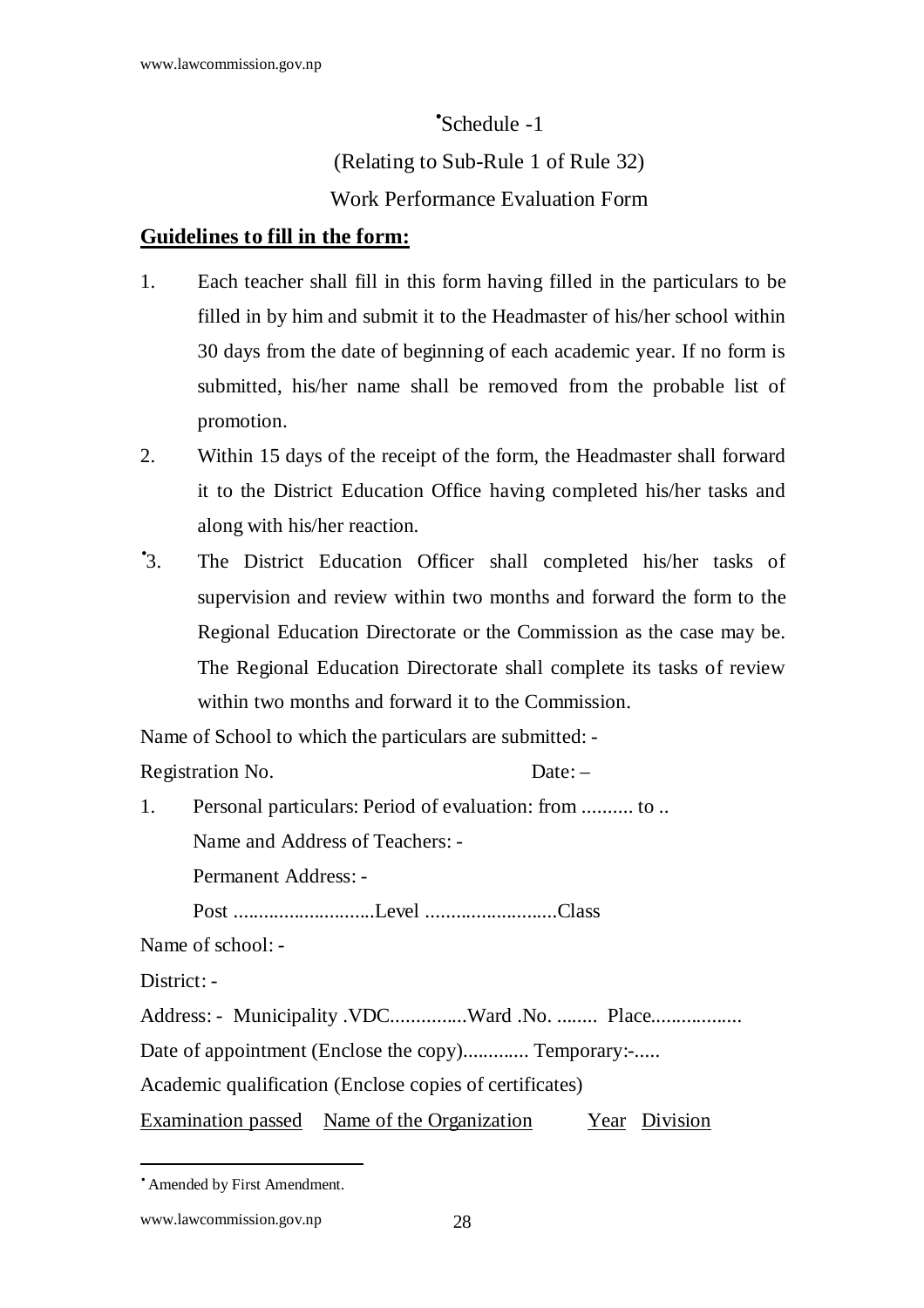1. 2. 3. 4. 5.

#### Trainings (Enclose copies of certificates)

Name of Training Name of organization giving certificate Duration Class

 1. 2. 3.

2. Details of works

Detains of remarkable works performed by the teacher (To be filled in by the teachers)

(Details of special acts relating to teaching, extra activities, physical and financial reform of school, upgrading quality of education)

1.

- 2.
- 3.

Signature of the teacher:-

Date:-

 It is herby certified that aforementioned personal details of the teacher are true and correct.

- 3. To be filled in by Headmaster:
	- 1. Remarkable acts he/she has performed during this academic year:-
	- 1.
	- 2.
	- 3. 2. Opinion of the Headmaster with regard to his regularity of presence in schools quality of teaching participation in school programs and discipline:-

Signature of Headmaster: - Name:- Date:-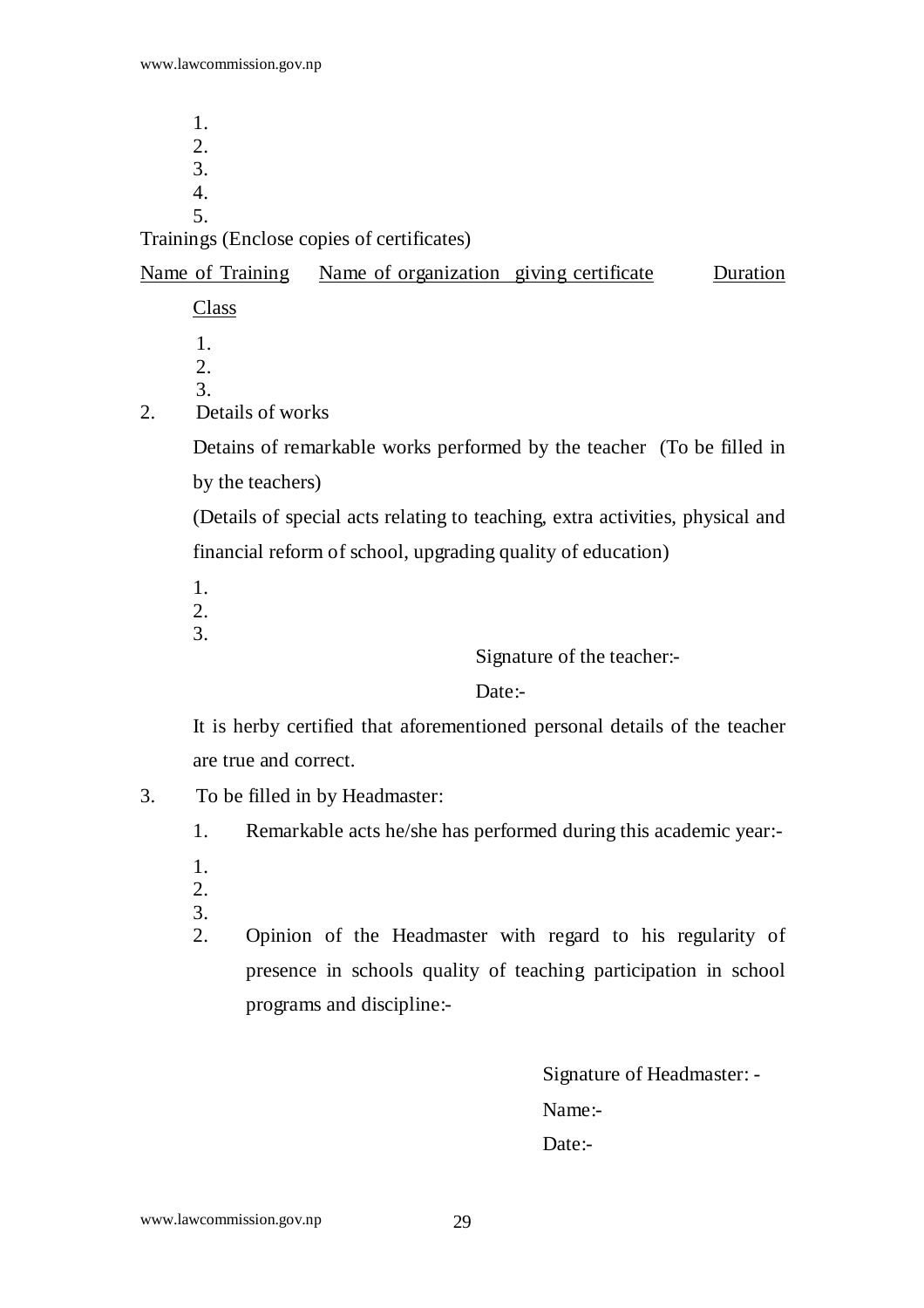4. Work efficiency evaluation:-

 Ten qualities that a teacher must have are stated here. According of the degree of each quality, the following marks may be given:-

## **Marks to be given by the first supervisor**

Satisfactory - 1 Marks General: 0.5 marks

#### **Marks to be given by the second supervisor:**

Excellent - 1 marks Good: 0.75 marks

Satisfactory - 0.50 marks Normal: 0.25 marks

#### **Marks to be given by the reviewing authority**

Excellent –1 marks Good: 0.75 marks

Satisfactory –0.50 marks Normal: 0.25 marks

|                |                                                              | Evaluation by the first |                       |                  |            | Evaluation of the second |                          |                  |              | Evaluation by the reviewing |              |                      |                |
|----------------|--------------------------------------------------------------|-------------------------|-----------------------|------------------|------------|--------------------------|--------------------------|------------------|--------------|-----------------------------|--------------|----------------------|----------------|
|                |                                                              |                         |                       | supervisor       |            | supervisor               |                          |                  | authority 10 |                             |              |                      |                |
| S.             |                                                              |                         |                       | 20               |            | 10                       |                          |                  |              |                             |              |                      |                |
| ${\bf N}$      |                                                              | Excell<br>ent           | Gool<br>$\rm d$<br>1. | Satisfa<br>ctory | Nor<br>mal | Excell<br>ent            | Goo<br>$\mathbf d$<br>1. | Satisfa<br>ctory | Nor<br>mal   | Excell<br>ent               | Good<br>1.50 | Sati<br>sfac<br>tory | Normal<br>0.50 |
|                |                                                              | $\overline{2}$          | 50                    | $\,1$            | 0.50       | $\overline{2}$           | 50                       | $\mathbf{1}$     | 0.50         | $\overline{2}$              |              | $\mathbf{1}$         |                |
| $\,1\,$        | Knowledge of<br>subject matter                               |                         |                       |                  |            |                          |                          |                  |              |                             |              |                      |                |
| $\overline{2}$ | Teaching<br>capacity                                         |                         |                       |                  |            |                          |                          |                  |              |                             |              |                      |                |
| 3              | Teaching<br>method and<br>application of<br>skills           |                         |                       |                  |            |                          |                          |                  |              |                             |              |                      |                |
| $\overline{4}$ | Collection,<br>making and use<br>of educational<br>materials |                         |                       |                  |            |                          |                          |                  |              |                             |              |                      |                |
| 5              | Dedication and<br>honesty toward                             |                         |                       |                  |            |                          |                          |                  |              |                             |              |                      |                |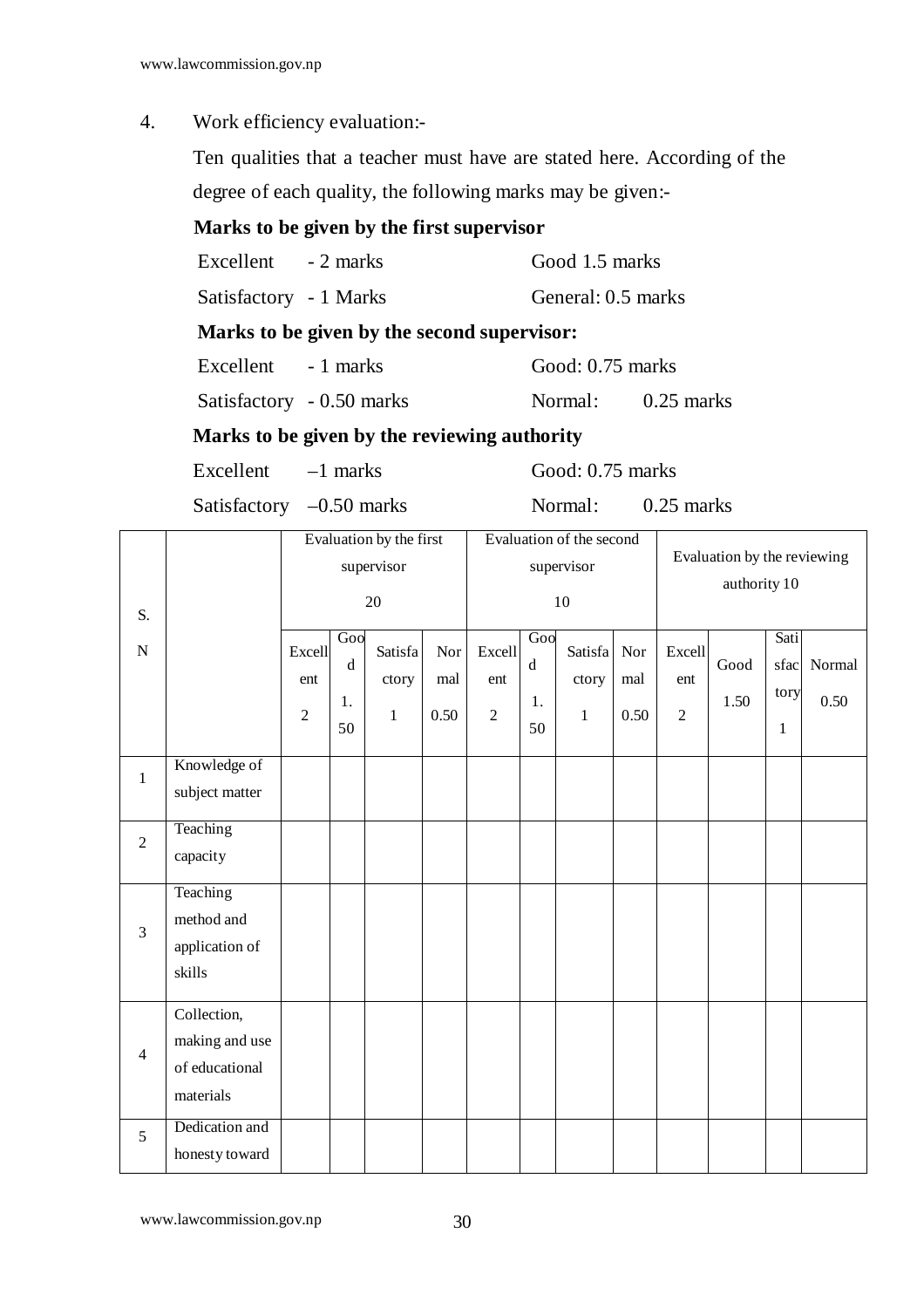|                | teaching         |  |  |  |  |  |  |
|----------------|------------------|--|--|--|--|--|--|
|                | profession       |  |  |  |  |  |  |
| 6              | Enrollment in    |  |  |  |  |  |  |
|                | extra activities |  |  |  |  |  |  |
|                | Class            |  |  |  |  |  |  |
| $\tau$         | management       |  |  |  |  |  |  |
|                | and mode of      |  |  |  |  |  |  |
|                | operation        |  |  |  |  |  |  |
| 8              | Behavior with    |  |  |  |  |  |  |
|                | students         |  |  |  |  |  |  |
|                | Behavior with    |  |  |  |  |  |  |
| 9              | other teacher    |  |  |  |  |  |  |
|                | and staff        |  |  |  |  |  |  |
| 10             | Discipline and   |  |  |  |  |  |  |
|                | presence         |  |  |  |  |  |  |
| Marks in words |                  |  |  |  |  |  |  |
|                | Total            |  |  |  |  |  |  |

## **Supervisor : Supervisor : Reviewing Authority :**

Signature : Signature : Signature :

Name : Name : Name :

Post : Post : Post :

Date : Date : Date :

Certificate No: ...........................